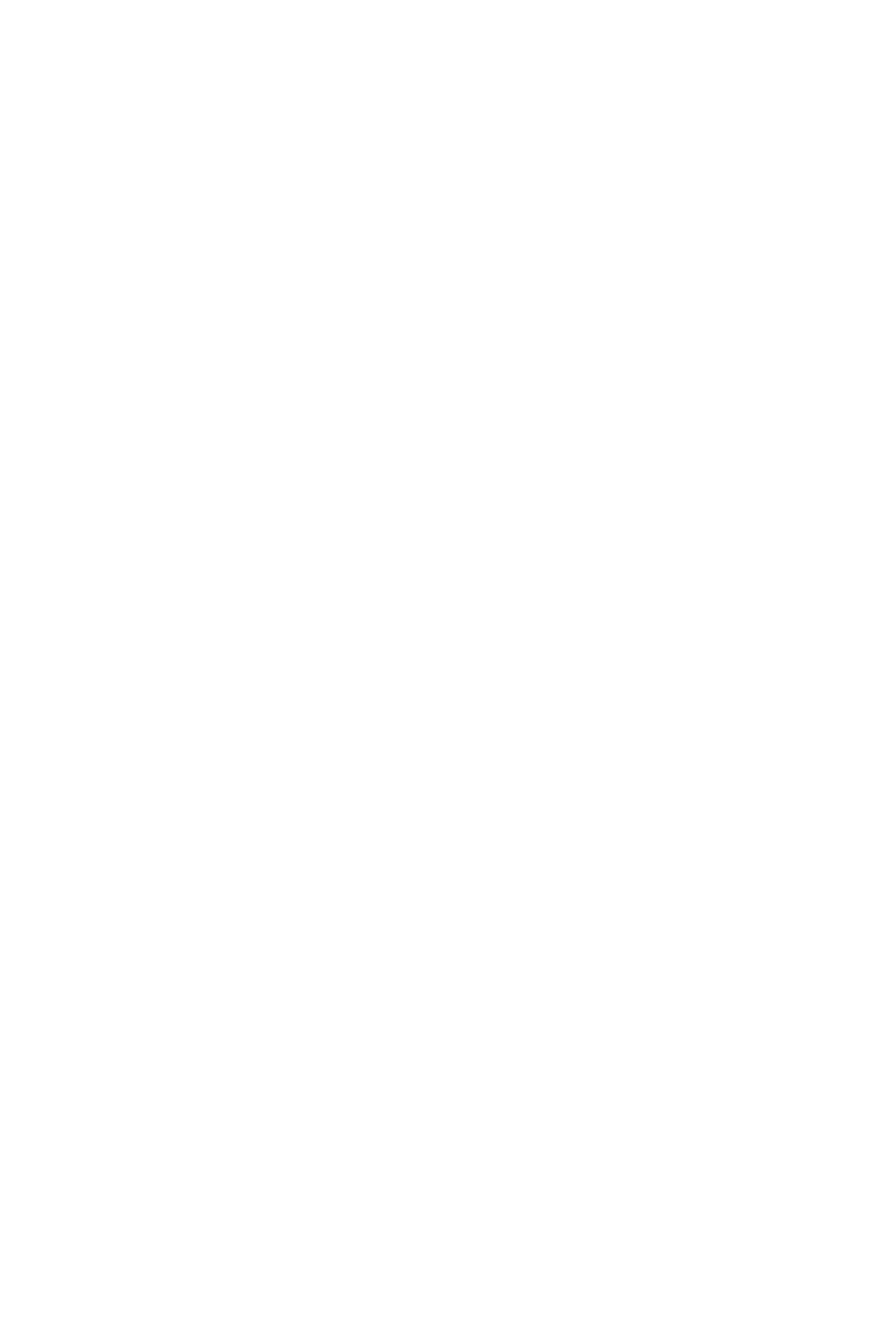## **THE BUSINESS OF EDITING**

*Effective and Efficient Ways to Think, Work, and Prosper*

Richard H. Adin

*Edited and with a Foreword by Ruth E. Thaler-Carter and Jack M. Lyon*

WAKING LION PRESS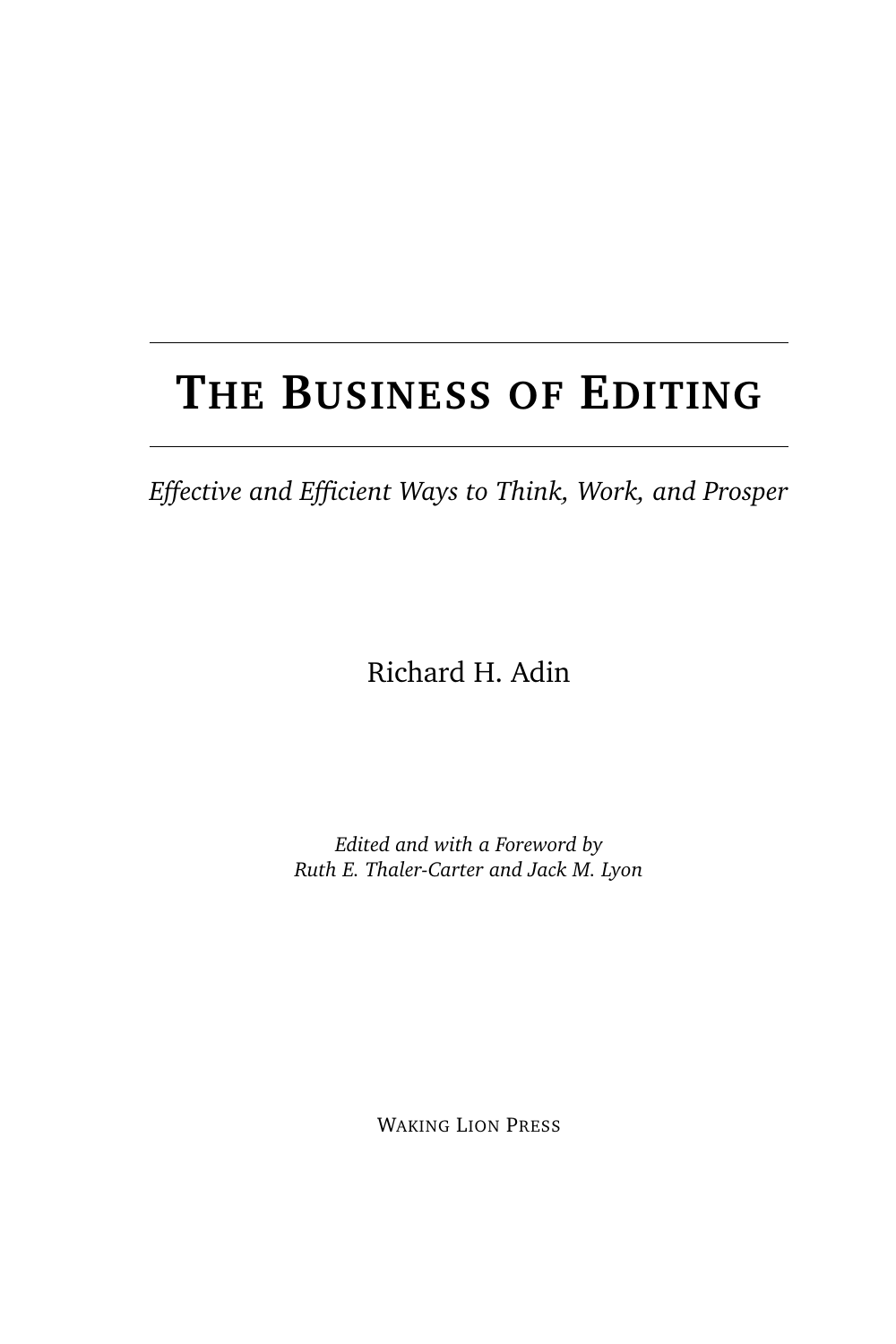ISBN 978-1-4341-0369-7

Copyright © 2014 by Richard H. Adin. All rights reserved.

An American Editor<sup>SM</sup> is the exclusive service mark of Richard H. Adin.

For information about permission to reproduce selections from this book (other than very brief quotes as part of a book review), write to:

permissions@wakinglionpress.com

For information about special discounts for bulk purchases, write to:

specialsales@wakinglionpress.com

Printed in the United States of America.

First edition.

Published by Waking Lion Press, www.wakinglionpress.com.

Design and production services by Jack Lyon.

Indexing by Sue Nedrow, www.nedrowindexing.com.

10 9 8 7 6 5 4 3 2 1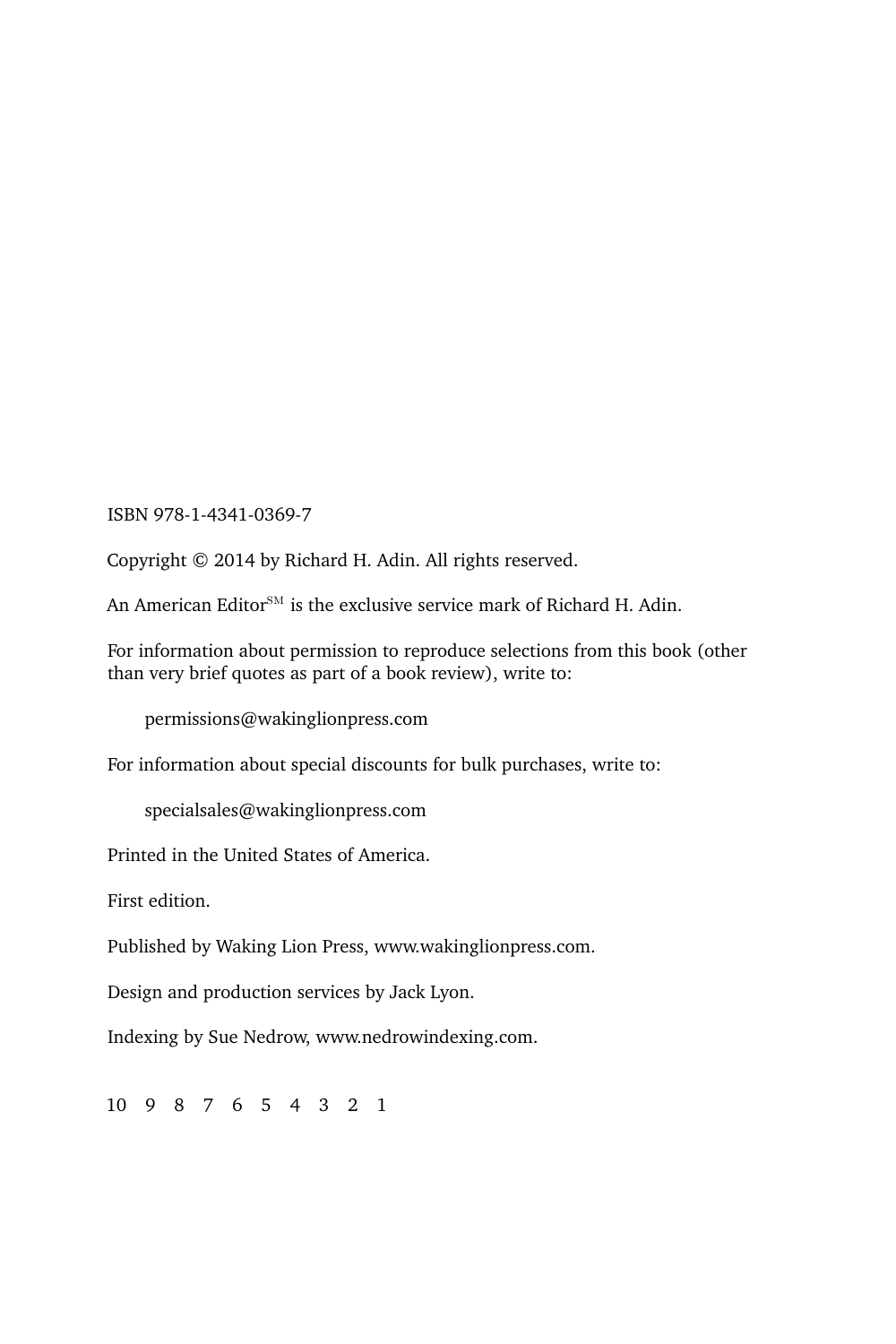#### **DEDICATIONS**

Everyone has someone they love and who has shown great patience as projects like this one are brought to fruition. Thus, we make these dedications:

To my true better half, Carolyn, my wife, who shows her love for me every day. Also to our grandchildren, Azra and Ziva, who, young though they are, bring me true joy and remind me how wonderful life truly is. Perhaps someday they will read this book and think I was a literary giant. —*Richard H. Adin*

To my beloved husband "Wayne-the-Wonderful," who couldn't be more supportive of my work; and to my respected colleagues Rich Adin and Jack Lyon, who made my year by asking me to be involved with this book. —*Ruth E. Thaler-Carter*

To my wonderful and supportive clients and customers all over the world. —*Jack M. Lyon*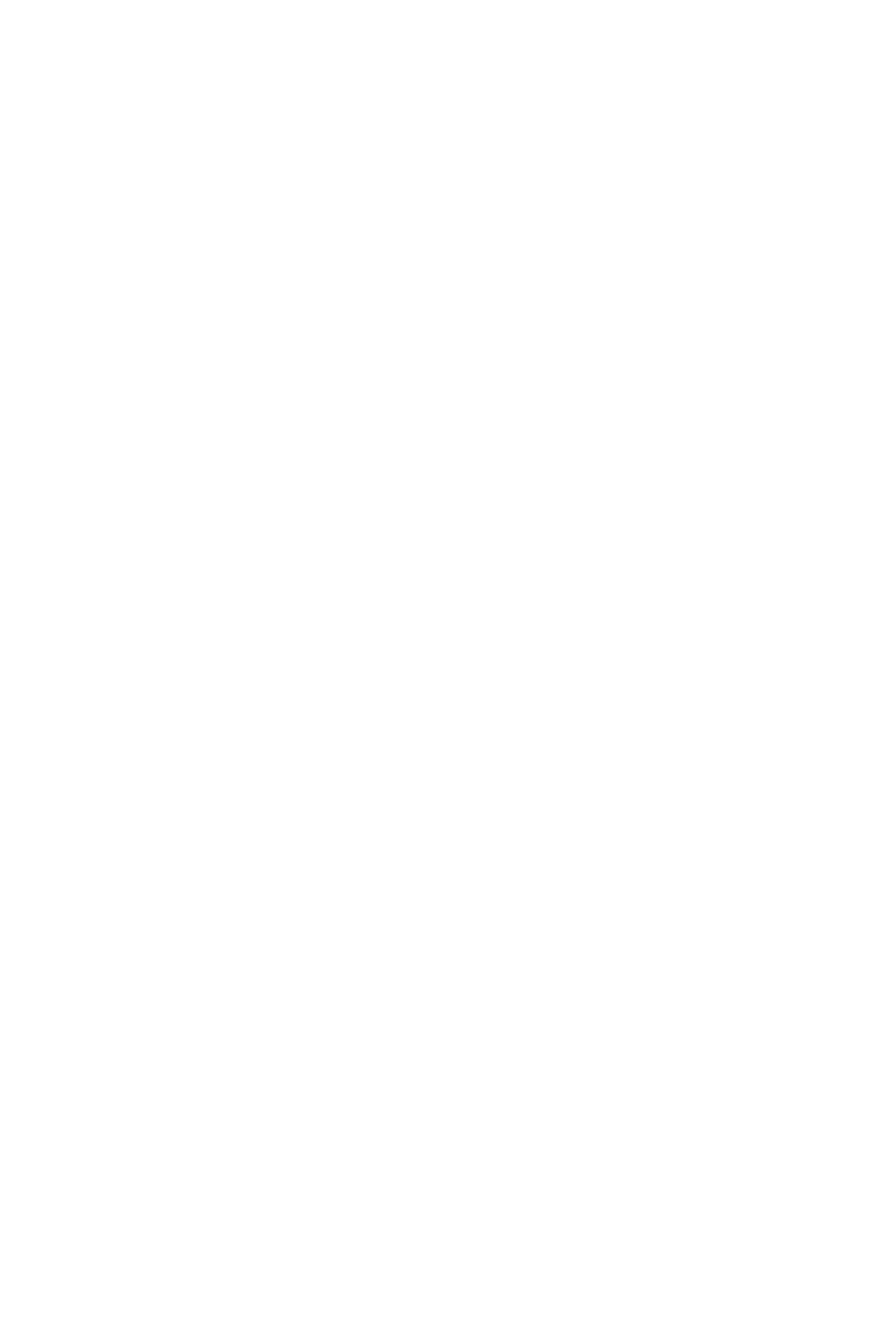## **CONTENTS**

|         | Foreword                                                             | XV   |
|---------|----------------------------------------------------------------------|------|
| Preface |                                                                      | xvii |
|         | Five Key Resources                                                   | xix  |
| I       | Roles                                                                | 1    |
| 1       | What is Editing?                                                     | 5    |
| 2       | Finding a Professional Editor:<br>The Needle in the Haystack Problem | 8    |
| 3       | Editor, Editor, Everywhere an Editor                                 | 11   |
| 4       | The WYSIWYG Conundrum: The Solid Cloud                               | 14   |
| 5       | The Changing Face of Editing                                         | 17   |
| 6       | The Blurring of Roles and the Downward Pressure on Price             | 21   |
| 7       | A Rose by Another Name Is Still Copyediting                          | 24   |
| 8       | Light, Medium, or Heavy?                                             | 28   |
| 9       | The Elusive Editorial Higgs Boson                                    | 32   |
| 10      | Expectations                                                         | 36   |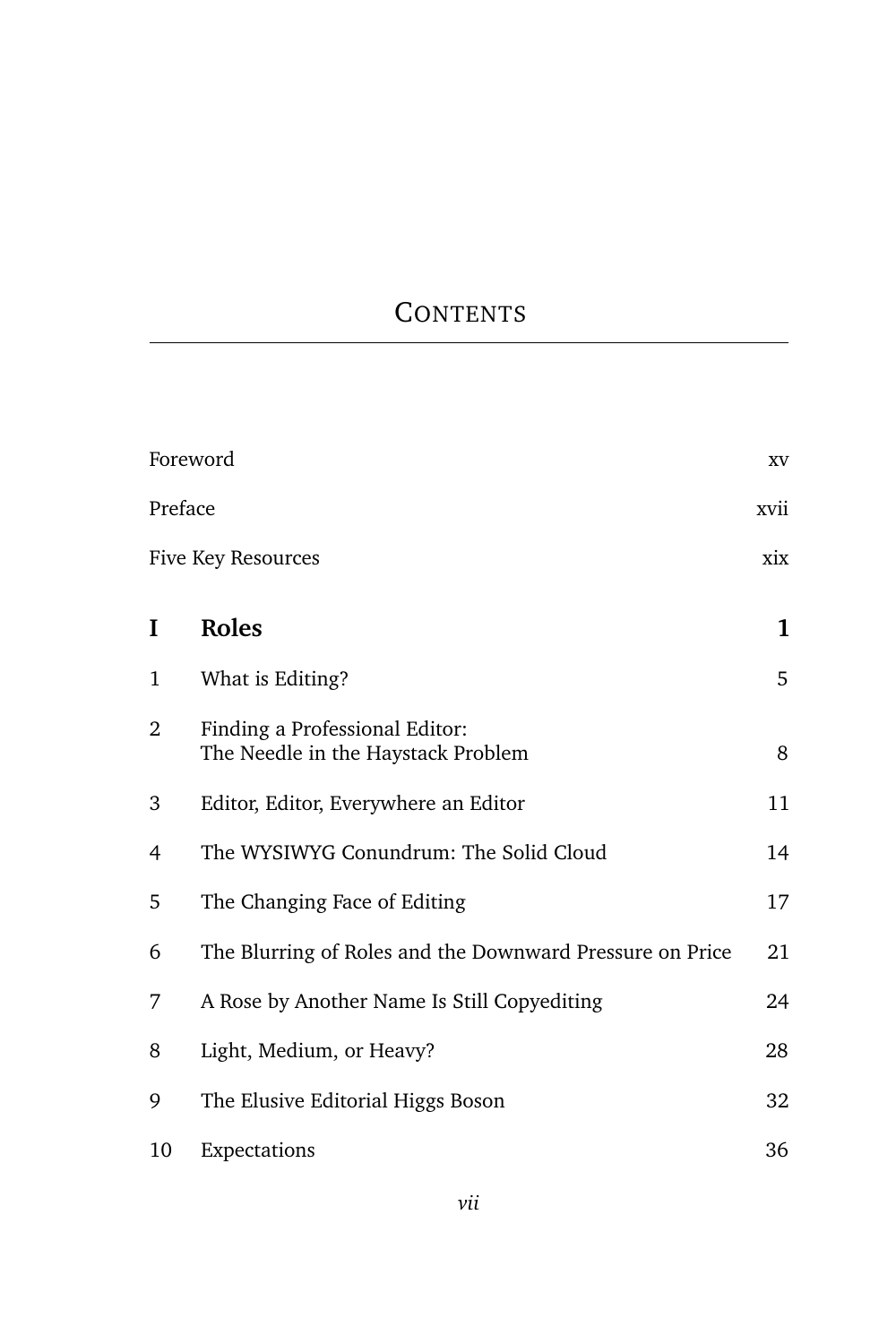| 11           | The Commandments: Thou Shalt Use a Professional Editor                           | 40  |
|--------------|----------------------------------------------------------------------------------|-----|
| 12           | The Commandments: Thou Shalt Treat Editors as Partners                           | 44  |
| 13           | Relationships and the Unwritten Rules                                            | 47  |
| 14           | The Missing Ingredient: Grammar Skills                                           | 51  |
| 15           | Editors:<br>Publishers<br>Professional<br>and<br>Authors<br>Need<br>Them-Part I  | 54  |
| 16           | Editors:<br>Publishers<br>Authors<br>Professional<br>and<br>Need<br>Them-Part II | 57  |
|              |                                                                                  |     |
| $\mathbf{I}$ | <b>Tools</b>                                                                     | 61  |
| 17           | The Professional Editor's Bookshelf                                              | 65  |
| 18           | On My Bookshelf                                                                  | 68  |
| 19           | It's the Little Things: Hardware                                                 | 72  |
| 20           | It's the Little Things: Software                                                 | 76  |
| 21           | It's the Little Things: Software Redux                                           | 80  |
| 22           | Editors and "Professional" Resources:<br>A Questionable Reliance                 | 88  |
| 23           | Working Effectively Online I-The Books                                           | 91  |
| 24           | Working Effectively Online II-The Macros                                         | 94  |
| 25           | Working Effectively Online III-Mastering Word                                    | 98  |
| 26           | Working Effectively Online IV-Mastering Macros                                   | 101 |
| 27           | Working Effectively Online V-Stylesheets                                         | 105 |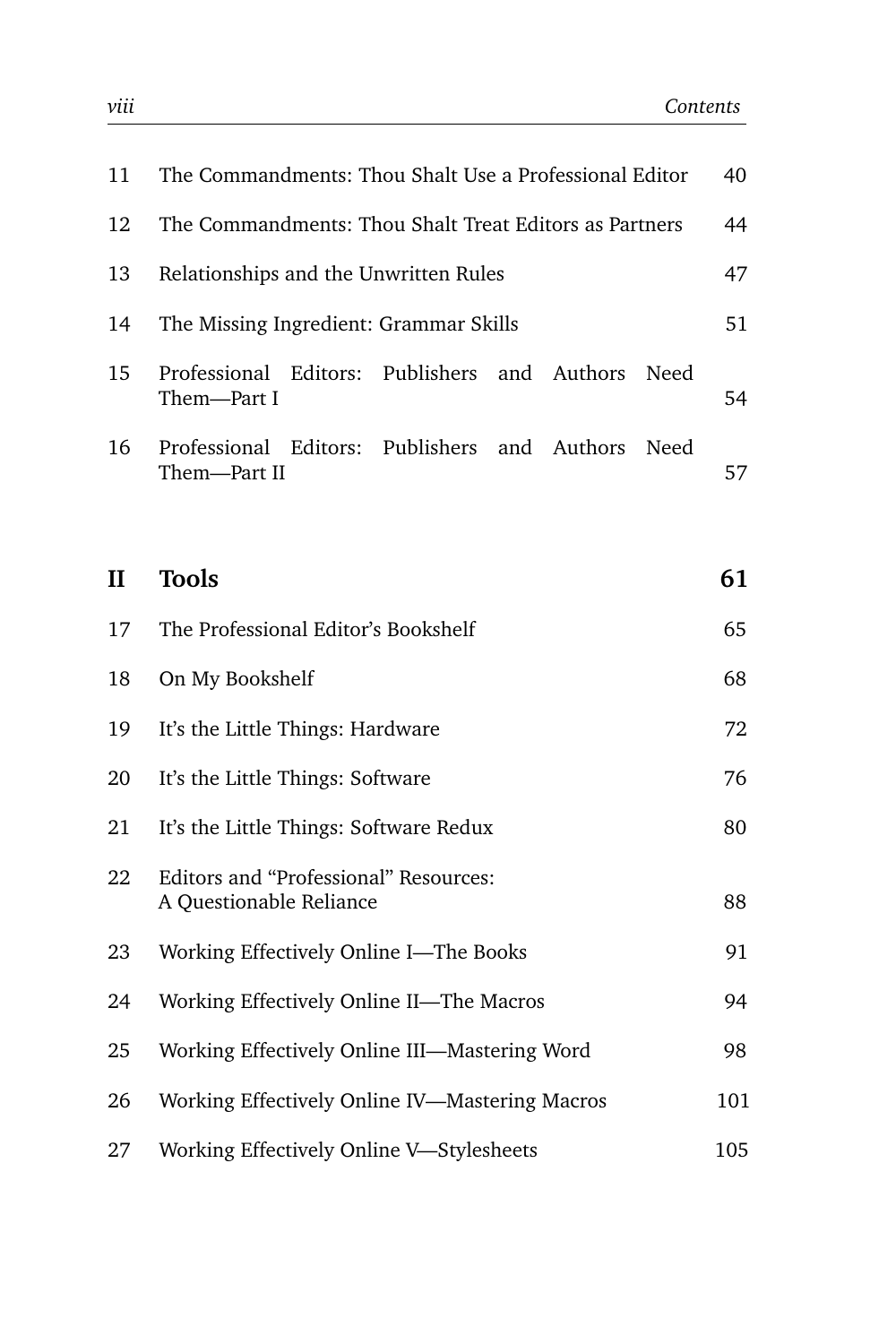| 28 | Working Effectively Online VI-The Books                 | 108 |
|----|---------------------------------------------------------|-----|
| 29 | Working Effectively Online VII-Macros Again             | 111 |
| 30 | Are Editors to LinkedIn as Oil Is to Water?             | 114 |
| 31 | What Happens When the Cloud Isn't Available?            | 118 |
| 32 | Removable Drives and Windows 8                          | 121 |
| 33 | <b>Author Queries</b>                                   | 125 |
| 34 | Domains and E-mail                                      | 129 |
| 35 | Editing Tools: MultiFile F&R and Search, Count, Replace | 133 |
| 36 | Preparing for Disaster                                  | 137 |
| 37 | Liability Insurance-Nyet                                | 141 |
| 38 | The Editor's Interest: Copyright or Not                 | 144 |
| 39 | Editors and Contracts: Editor Beware!                   | 148 |
| 40 | Contracts-A Slippery Slope                              | 152 |
| 41 | Nondisclosure Agreements                                | 156 |
|    |                                                         |     |
| Ш  | <b>Process</b>                                          | 161 |
| 42 | The 3 Stages of Copyediting: I-The Processing Stage     | 165 |
| 43 | The 3 Stages of Copyediting: II-The Copyediting Stage   | 168 |

| 45 Citing Sources in the Age of the Internet and eBooks | 176 |
|---------------------------------------------------------|-----|

44 The 3 Stages of Copyediting: III—The Proofing Stage 173

|  | 46 | Symbiosis: The Authorial and Editorial Process | 178 |
|--|----|------------------------------------------------|-----|
|--|----|------------------------------------------------|-----|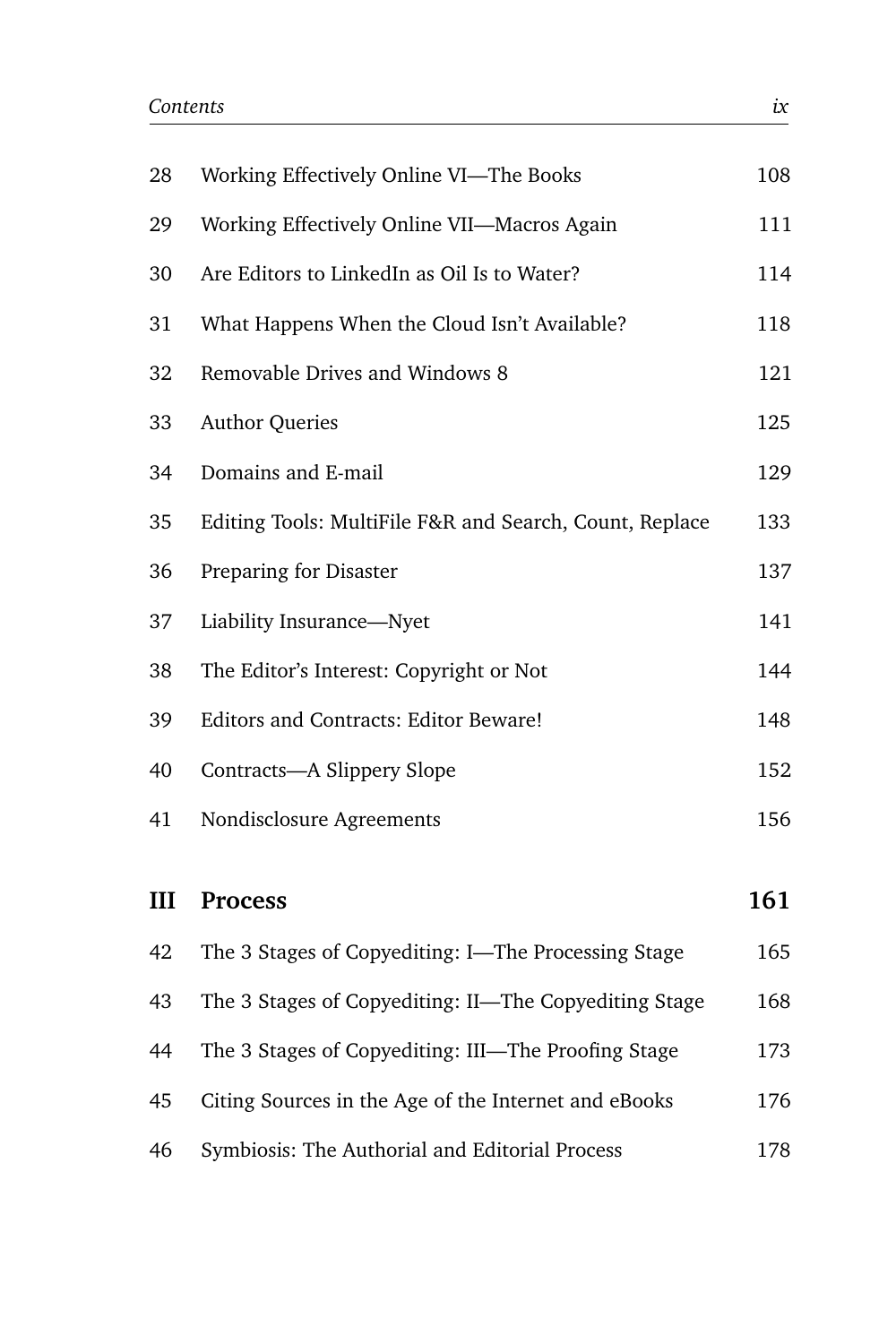| 47 | Artificial or Arbitrary Schedules    | 181 |
|----|--------------------------------------|-----|
| 48 | Schedules and Client Expectations    | 185 |
| 49 | Consistency                          | 188 |
| 50 | What an Author Should Give an Editor | 192 |
| 51 | Losing Money the Paper Way           | 195 |
| 52 | The Logistics of Large Projects      | 198 |

| $\mathbf{I} \mathbf{V}$ | <b>Profits</b>                                               | 203 |
|-------------------------|--------------------------------------------------------------|-----|
| 53                      | Great Expectations: A Recipe for Disappointment              | 207 |
| 54                      | Getting Paid: Things for a Freelancer to Think About         | 210 |
| 55                      | Thinking About Money:<br>What Freelancers Need to Understand | 213 |
| 56                      | Living in a Dream World: The Professional Editor's Fee       | 216 |
| 57                      | The Publisher's Search for Savings                           | 219 |
| 58                      | The Rule of Three                                            | 223 |
| 59                      | Reducing Fees                                                | 226 |
| 60                      | Killing Me Softly                                            | 229 |
| 61                      | Best-Price "Bids"                                            | 232 |
| 62                      | Wildcard Macros and Money                                    | 235 |
| 63                      | One Price Doesn't Fit All                                    | 240 |
| 64                      | New Year, New Books                                          | 243 |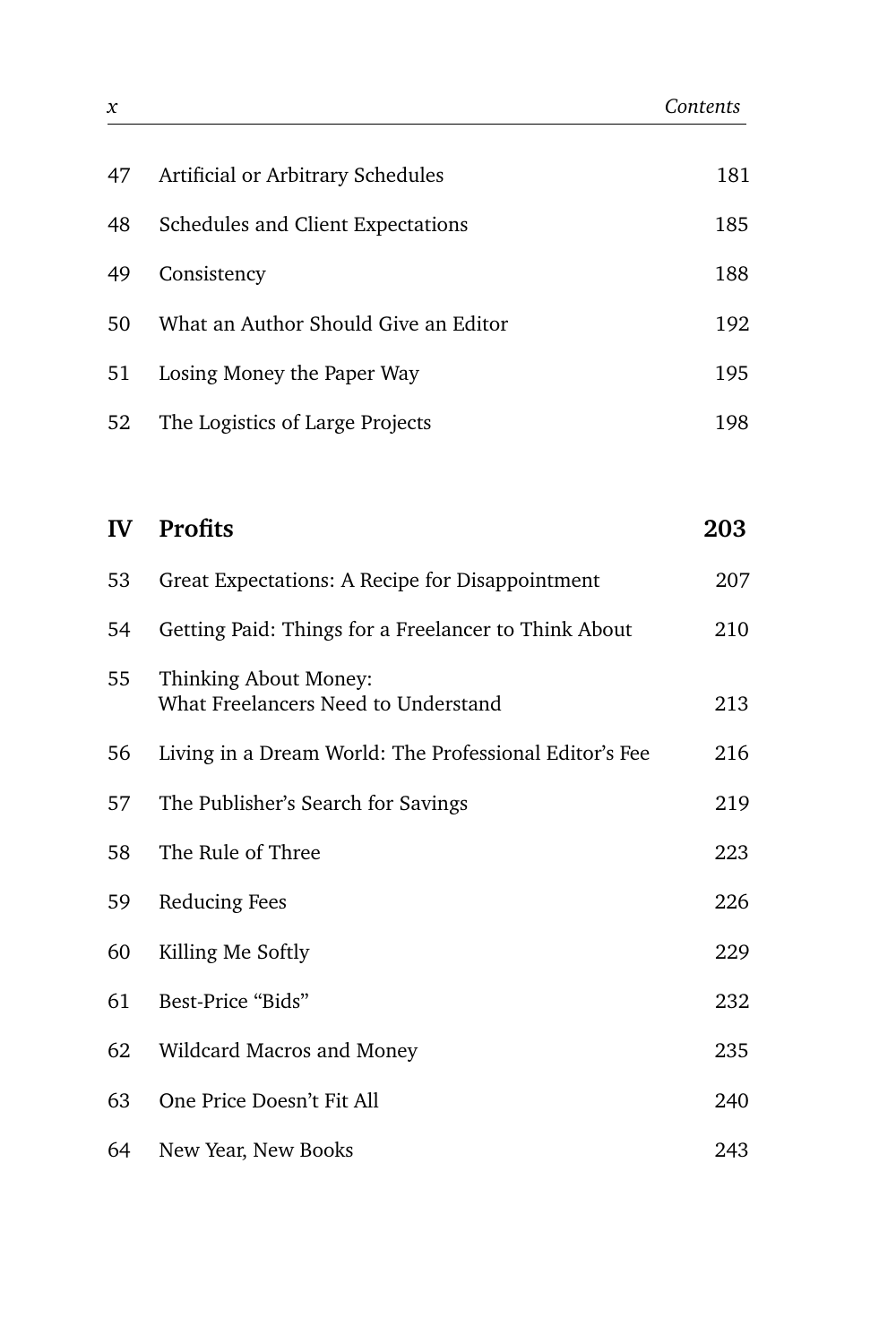| 65 | Thinking About Invoices                                   | 246 |
|----|-----------------------------------------------------------|-----|
| 66 | The Ethics of Billing                                     | 249 |
| 67 | <b>Raising Prices</b>                                     | 253 |
| 68 | Lower Your Rate?                                          | 257 |
| 69 | The Demand for Perfection                                 | 260 |
| 70 | What to Charge-Part I                                     | 264 |
| 71 | What to Charge-Part II                                    | 267 |
| 72 | What to Charge-Part III                                   | 271 |
| 73 | What to Charge-Part IV                                    | 276 |
| 74 | What to Charge-Part V                                     | 280 |
|    |                                                           |     |
| V  | The Career of Editing                                     | 285 |
| 75 | <b>Editing Tests</b>                                      | 289 |
| 76 | Pricing Yourself out of the Market When Applying for Work | 292 |
| 77 | How NOT to Get Work                                       | 295 |
| 78 | The Making of a Professional Editor                       | 297 |
| 79 | To Post or Not to Post Your Fee Schedule?                 | 301 |
| 80 | Do You Want to be Acknowledged?                           | 304 |
| 81 | <b>Burning Bridges</b>                                    | 307 |
| 82 | Difficult Clients                                         | 310 |
| 83 | Veterinarian or Editor?                                   | 314 |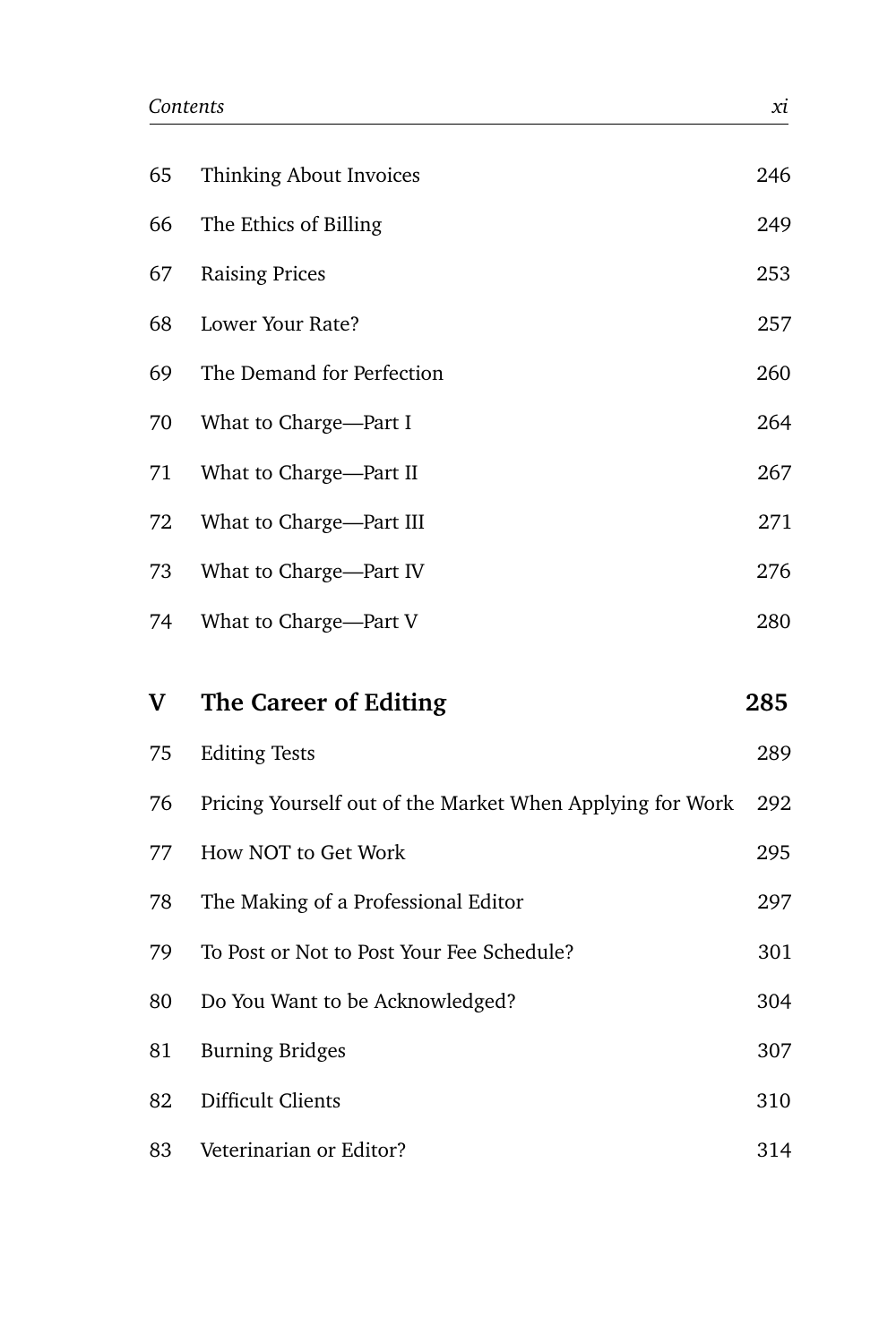| 84  | What Do Editors Forget Most Often?                        | 317 |
|-----|-----------------------------------------------------------|-----|
| 85  | How Do You Know You Are a Good Editor?                    | 321 |
| 86  | What Makes an Editor a Professional?                      | 324 |
| 87  | The Ethics of Editing                                     | 327 |
| 88  | Implied Promises and the Professional Editor              | 330 |
| 89  | Personal or Emotional Satisfaction and the Job of Editing | 333 |
| 90  | Taking on Too Much                                        | 337 |
| 91  | Losing the Chance                                         | 340 |
| 92  | Why a Company?                                            | 344 |
| 93  | Solopreneur or "Company"-Part I                           | 348 |
| 94  | Solopreneur or "Company"-Part II                          | 351 |
| 95  | Solopreneur or "Company"-Part III                         | 355 |
| 96  | "I Can Get It Cheaper!"                                   | 358 |
| 97  | The Disappearing Client                                   | 361 |
| 98  | Workdays and Schedules                                    | 364 |
|     |                                                           |     |
| VI  | The Future                                                | 369 |
| 99  | Viewing the Future of Publishing                          | 373 |
| 100 | eBooks and the Future of Freelance Editors                | 376 |
| 101 | The Times are Changing! Will Editors Change With Them?    | 379 |
| 102 | The Decline and Fall of the American Editor               | 382 |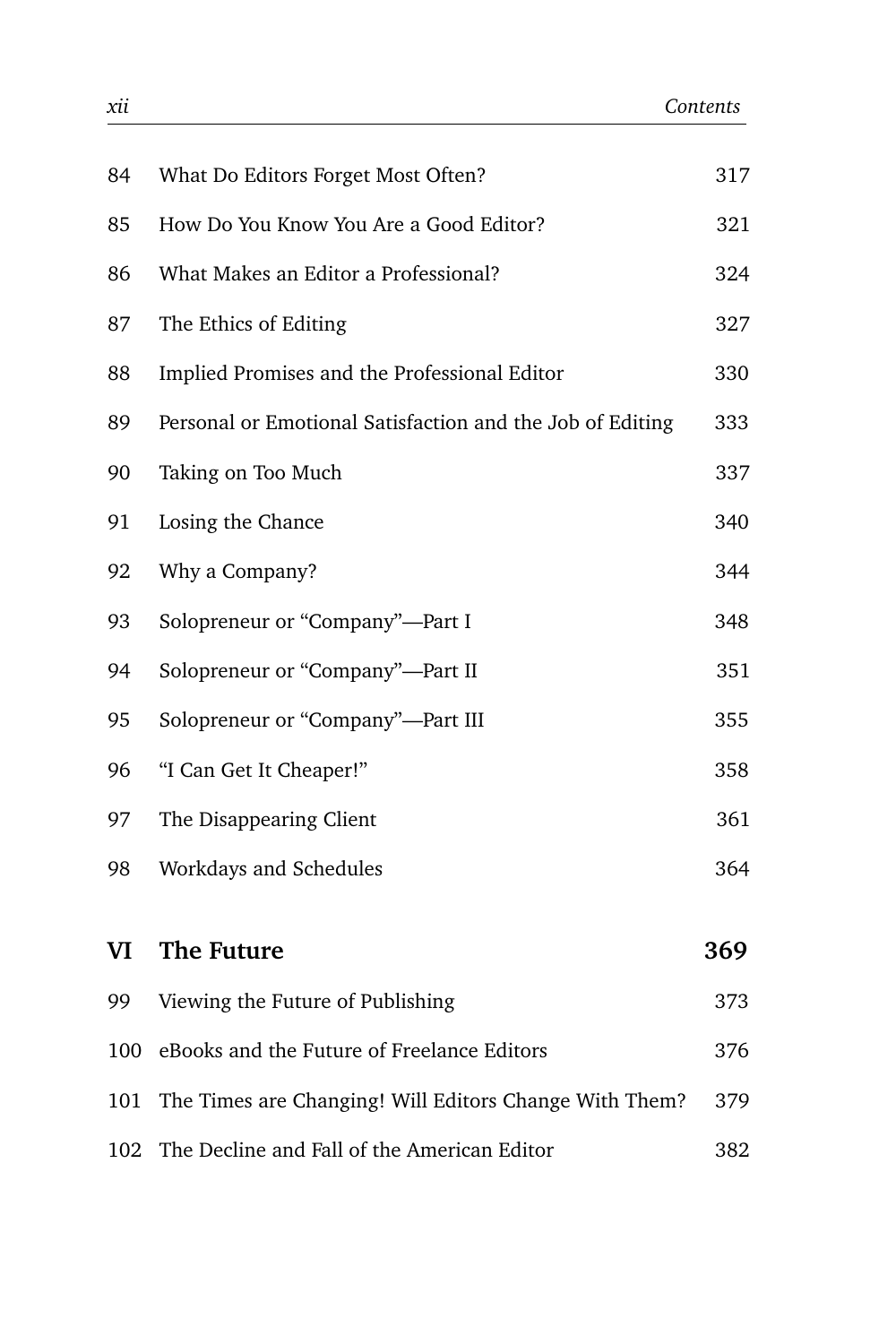|                                  | 103 Is Editing a Future Safe Harbor?                      | 386 |
|----------------------------------|-----------------------------------------------------------|-----|
|                                  | 104 Group Sourcing?                                       | 389 |
|                                  | 105 Missing the Editorial Boat                            | 391 |
|                                  | 106 Missing the Editorial Boat Redux                      | 394 |
|                                  | 107 The Editorial World—Will it Pass Editors By?          | 396 |
|                                  | 108 Competition Gets Keener: Agents, Authors, and Perseus | 400 |
|                                  | 109 Does the Future of Editing Lie in Tiers?              | 402 |
|                                  | 110 The Crystal Ball Says                                 | 405 |
|                                  | 111 Who Speaks for the Freelance Editor?                  | 409 |
|                                  | 112 One Is the Loneliest Number                           | 412 |
|                                  | 113 Working Alone—or Not?                                 | 415 |
|                                  | 114 Is the Editorial Freelancer's Future a Solo Future?   | 418 |
| Want to Know More?               |                                                           | 423 |
| About the Author and the Editors |                                                           | 424 |
| Index                            |                                                           | 426 |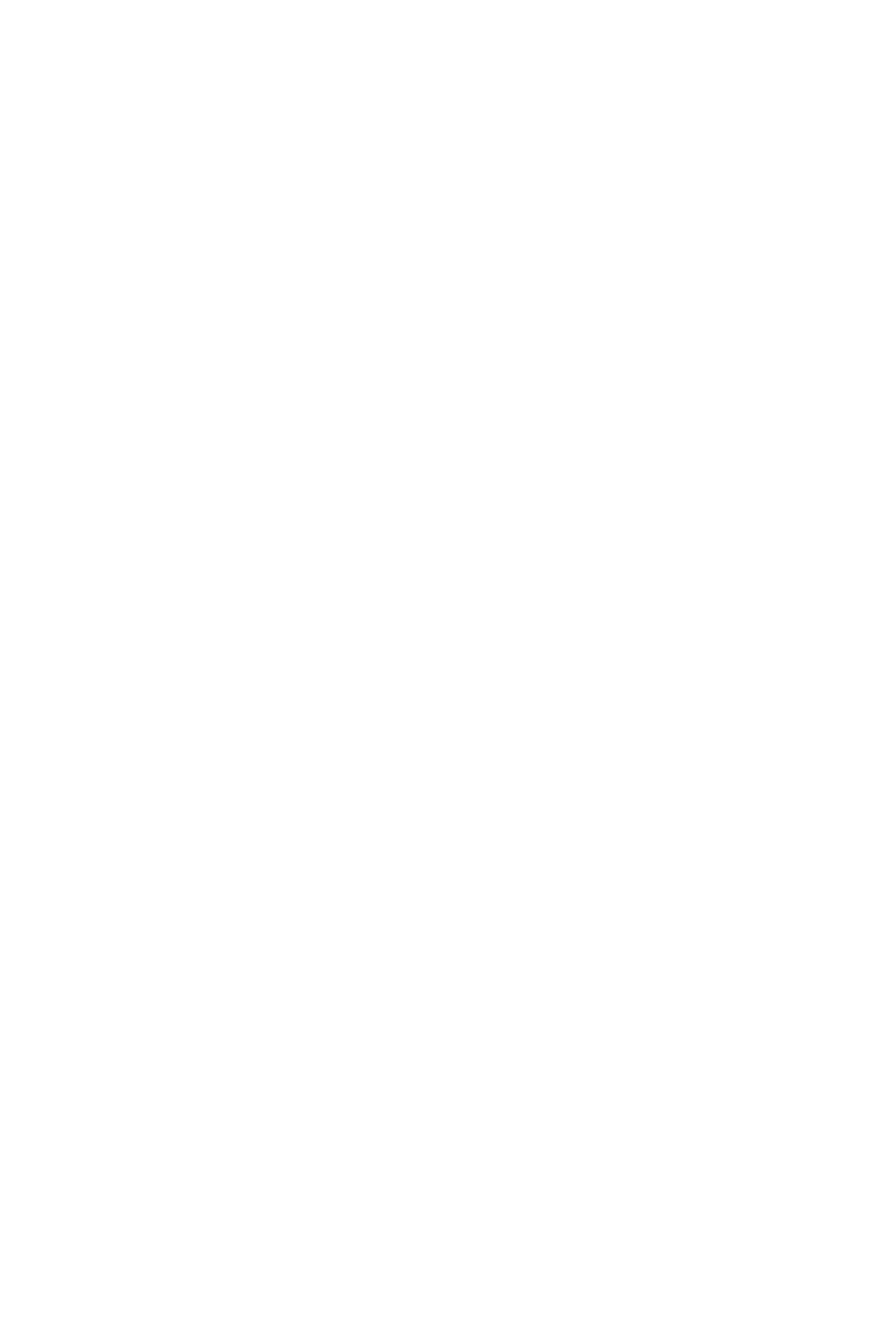### FOREWORD

Welcome to a definitive perspective on the nature of editing as a calling and as a business. The essays in this book originally appeared as posts on Richard H. Adin's *An American Editor* blog. They have been grouped and resequenced by topic rather than original date of publication, so you may notice a few inconsistencies in references to the author's years in the field. (Those who are interested in the original publication dates will find them on the blog.) The essays have been edited primarily for consistency and to make the new sequence smooth and logical for the reader, whether a blog subscriber or a new reader of this important voice in the profession of editing and the notion of editing as a business.

To continue the conversation by following An American Editor, go to:

http://americaneditor.wordpress.com/

This compilation will prove valuable to new and established editors who are committed to both editorial quality and business success.

*–Ruth E. Thaler-Carter and Jack M. Lyon*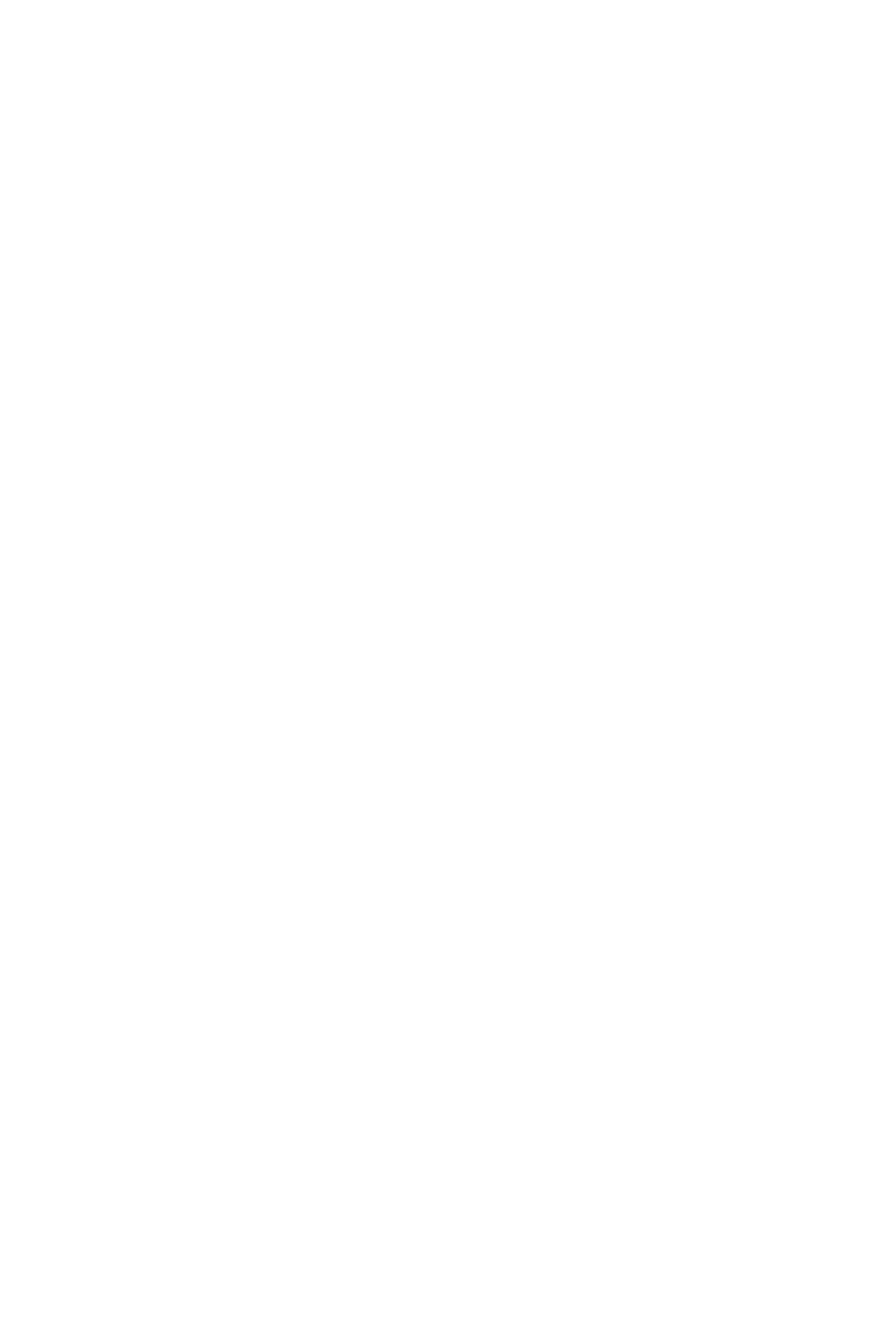#### **PREFACE**

At one time, editing was a respected profession. It attracted some of the brightest minds, even some who are still celebrated today, such as the famed Maxwell Perkins and Bennett Cerf. But today, editing is viewed differently.

With the rise of self-publishing, the need for professional editors is ever greater, but it is those who most need the services of a professional editor who are least likely to obtain those services. Instead, many authors believe that they can do as good a job as a professional editor themselves, or that crowd-editing is just as good, or that no editing is really needed. The excuses and reasons for not hiring a professional editor are as myriad as the authors.

When families ran the publishing houses, there was great pride in quality production. With the demise of the family-run publishing houses, the idea of editorial quality being the number-one task has declined. Even in the traditional spheres in which editors have worked, the value of editing is being undermined. As the accountants take over the decisionmaking process, editing, because it provides a hidden value, is among the first services to be cut. This worries me greatly, as it does many of my colleagues.

This sea change in the profession of editing is one of the topics addressed in this book, which is a compilation of essays from my blog, *An American Editor* (www.americaneditor.wordpress.com). The essays discuss the business aspects of freelancing, which, traditionally, is a weakness of freelancers. The essays cover a broad gamut of topics, but each topic is important to succeeding as a freelancer. The idea is to help you become both business-savvy and editing-savvy so you can succeed in this ever-changing world of editing.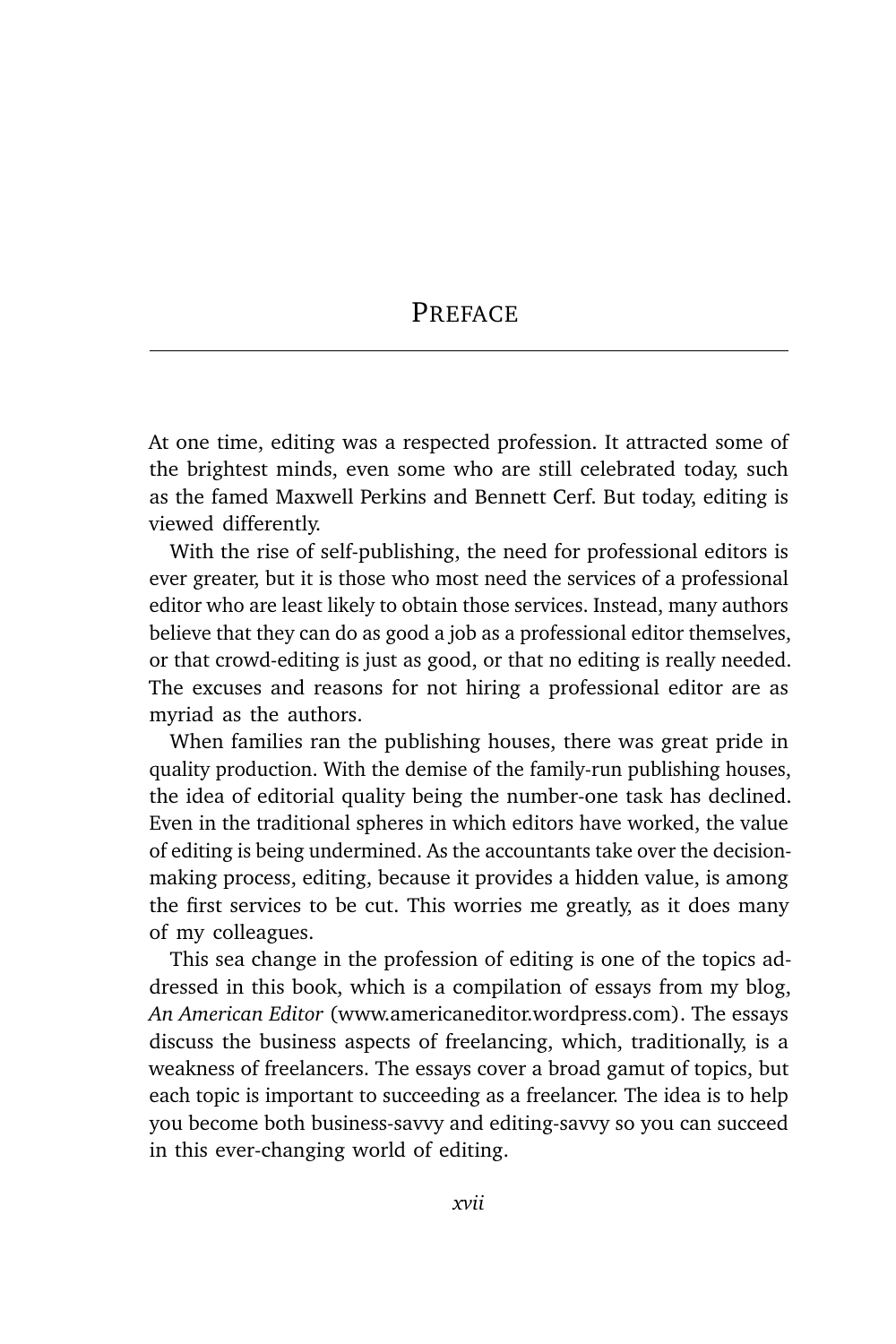What you have before you is the fruit of work done by Ruth E. Thaler-Carter and Jack Lyon. My belief was that the essays were already available on the blog, so there was no need for the book. Ruth and Jack thought otherwise and hounded me until I finally said, "If you want to do a book, go to it. It's your baby, you birth it." And so they did. Perhaps they are right and such a book is needed. Certainly, it is easier to find an appropriate essay. Both Jack and Ruth did a wonderful job sorting and editing my blog essays.

Of course, a book like this is of little value if you cannot find the material you are looking for easily. Consequently, the indexing job—a masterpiece of indexing—done by Sue Nedrow (www.nedrowindexing.com) is greatly appreciated and a wonderful resource. Finding high-quality indexers is difficult, but Sue is an example of such an indexer.

I hope you find this book valuable. If you have any suggestions for future topics that you would like to see in a book or on the *An American Editor* blog, be sure to drop a note to me in care of Waking Lion Press (editor@wakinglionpress.com).

*—Richard H. Adin, An American Editor*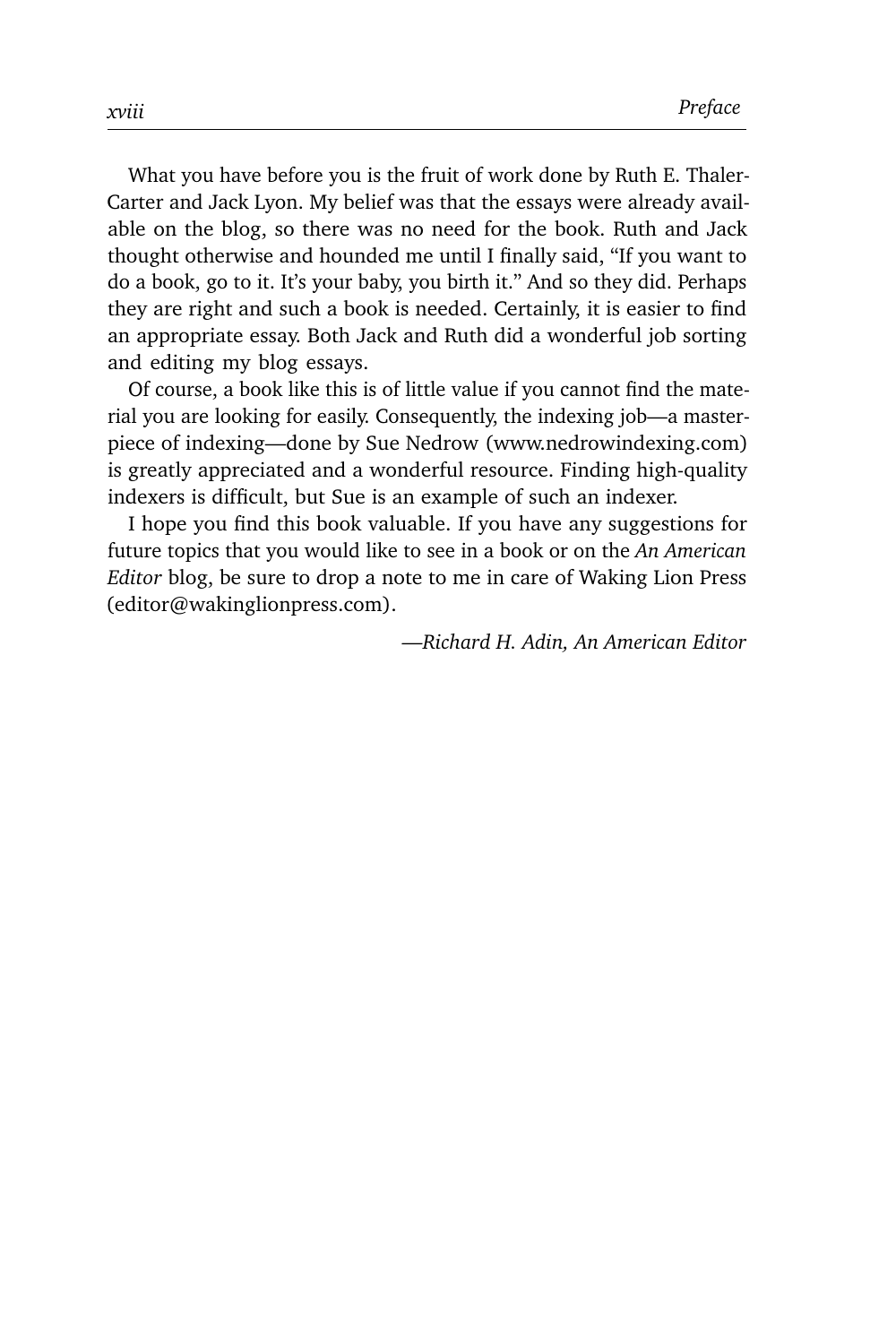## FIVE KEY RESOURCES

Many essays in *The Business of Editing* mention three software programs that increase a freelancer's productivity and efficiency. For more information about these programs, see:

- **EditTools** (www.wordsnSync.com)
- **Editor's Toolkit Plus** (www.editorium.com)
- **PerfectIt** (www.intelligentediting.com)

Each of these programs is available for individual purchase at the listed websites. They are also available as a single package, called **Editor's Toolkit Ultimate**, at a significant discount. For information and ordering as a combined package, visit:

wordsnsync.com/editors-toolkit.php

A fourth, very valuable, resource is the Communication Central conference for freelancers, which is held every year in the fall. Information about upcoming conferences is available at:

www.communication-central.com

Another key resource is the consulting services that are available from Richard H. Adin, Jack M. Lyon, and Ruth E. Thaler-Carter. If you or your company are interested in private consultations with one or more of us, please e-mail consulting@communication-central.com.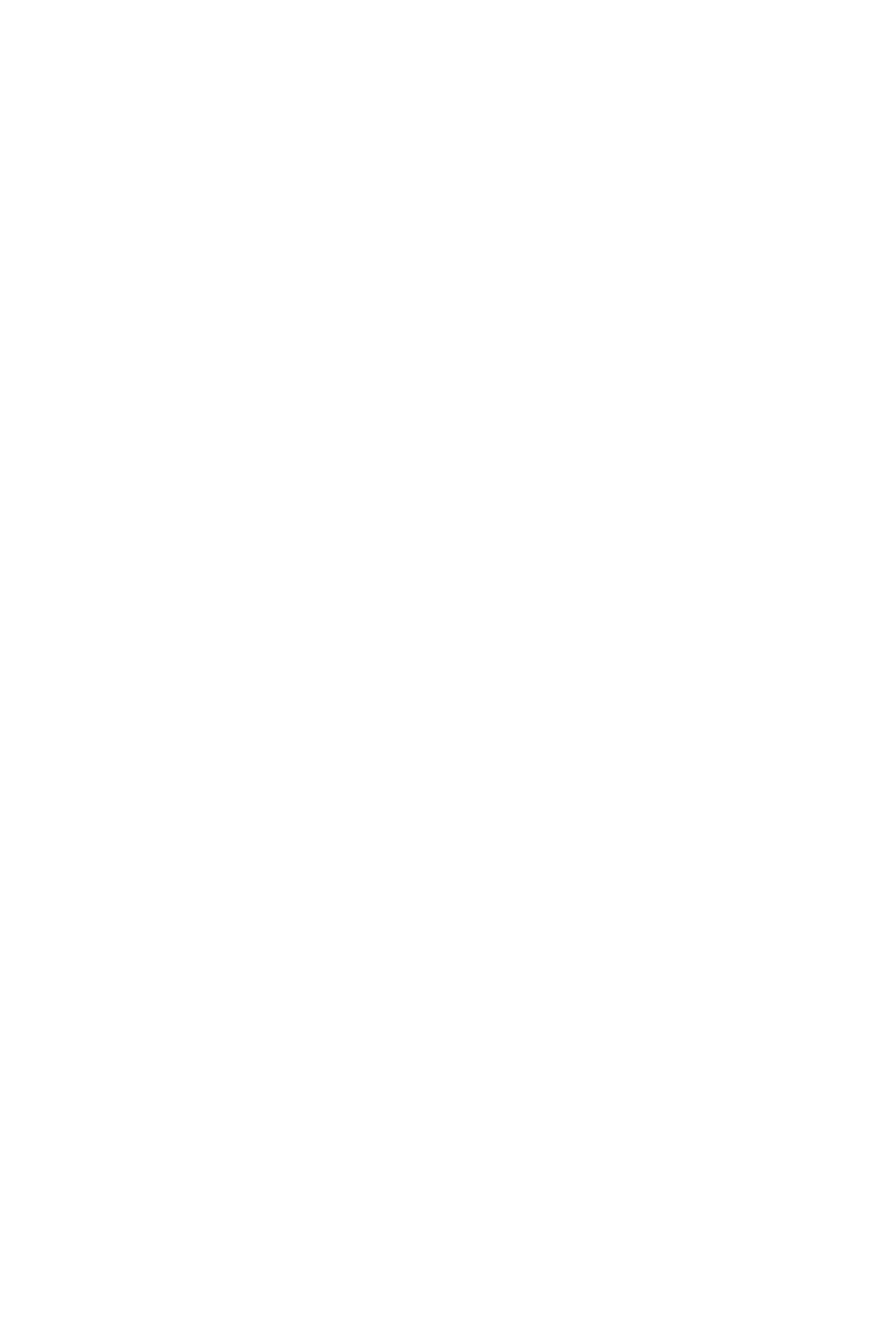Part I

# ROLES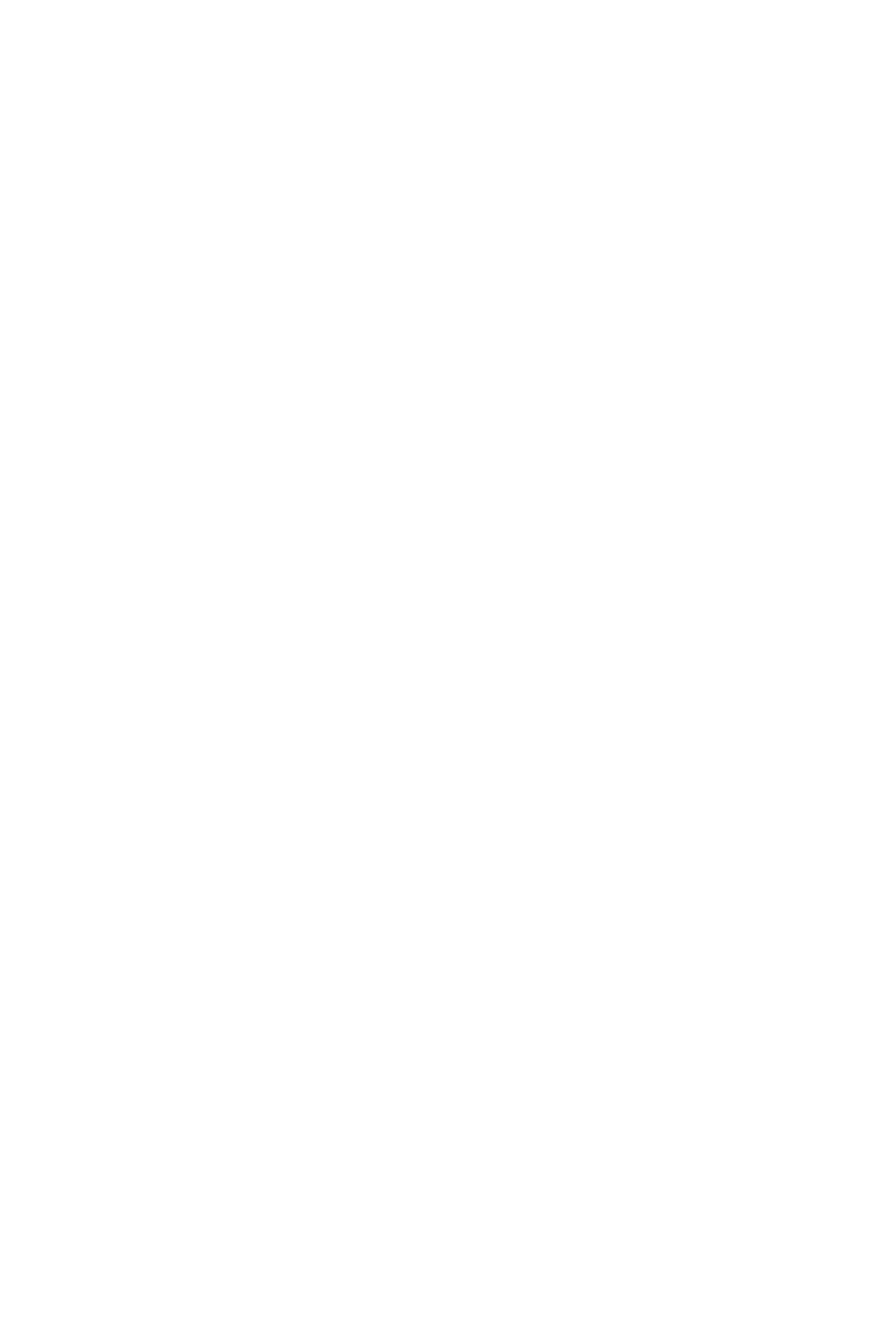"If *you* don't believe you are the greatest, who will?"

*—Richard H. Adin, An American Editor*

One of the many challenging aspects of being a freelance—or even inhouse—editor is establishing your role in the profession, the industry, and the interaction with authors or clients. The essays in this section explore this important element of the business of editing, starting with a look at what it means to be an editor and progressing to how editors relate to both clients and projects.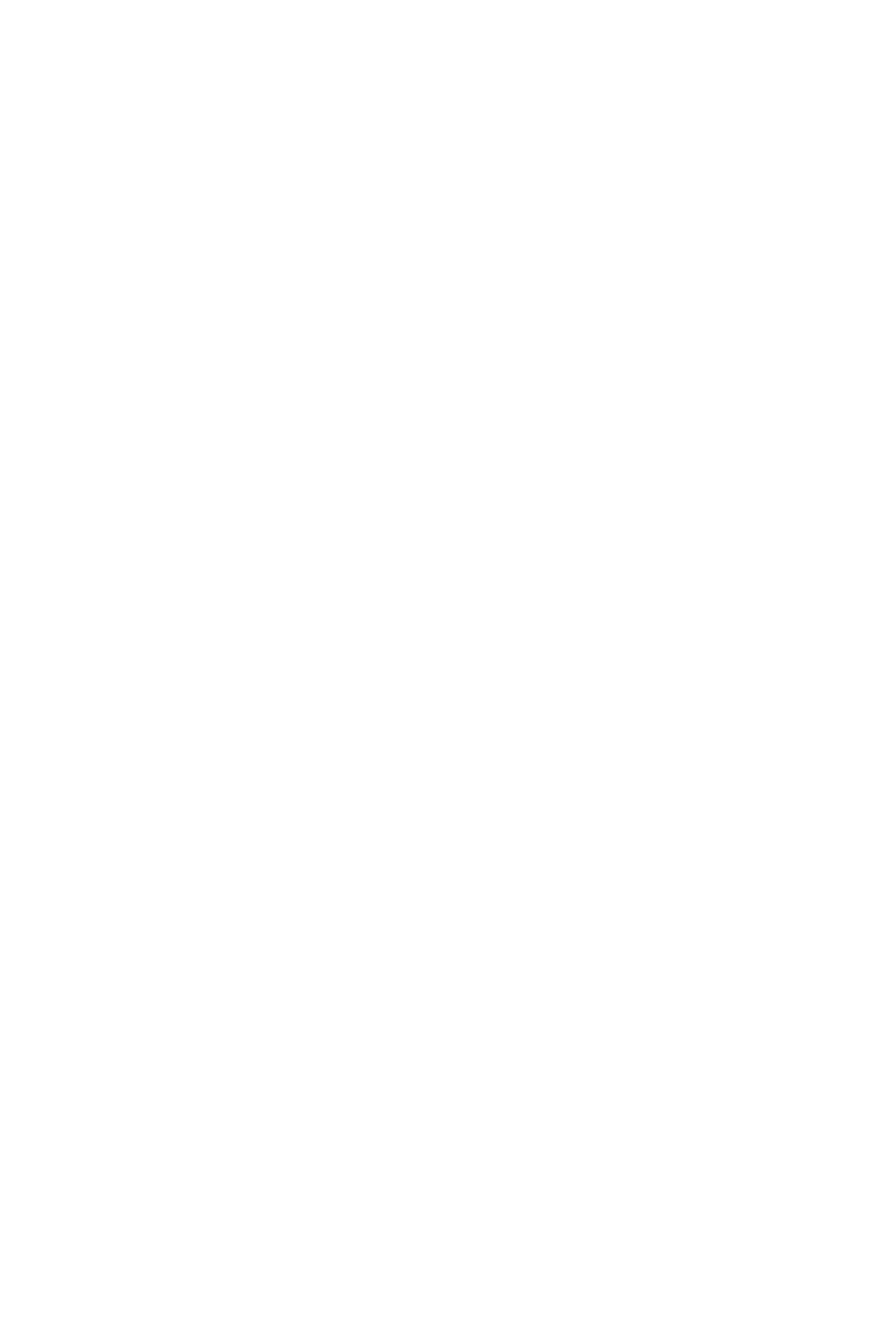1

### WHAT IS EDITING?

Have you ever wondered what editing really is? Or about what course of study is best for preparing for an editing career?

The practical answer to the latter is that it doesn't matter what you study because education is valuable and broadening; experience matters more. But when backed to the wall, my answer, unlike that of many of my colleagues, is that the best courses of study are philosophy and law.

The reason is because of what editing is. Editing is the art of language compromise, not the art of strict structure application. I suppose a little context would be helpful.

The matter arose in a discussion on LinkedIn in which I suggested philosophy as the best course of study and another member suggested linguistics. Linguistics is a wonderful field and certainly of great interest to editors, but it is a structural field. True, it wonders about word origins as well as how words are used, but its focus is the structure and lineage of language.

Philosophy and law, on the other hand, focus not on structure but on how to think. Both are "argumentative" fields—Does a god exist? If I don't see you, do you really exist? What is my place in society? What role should/does X play in social affairs?—that require thinking about all sides of a question. The difference, I think, between the philosophytrained thinker and the linguistics-trained thinker is the difference between the average chess player and the chess champion. We all can learn to play chess and even to play it well; few of us, however, can master the advanced thinking techniques required to be a grandmaster.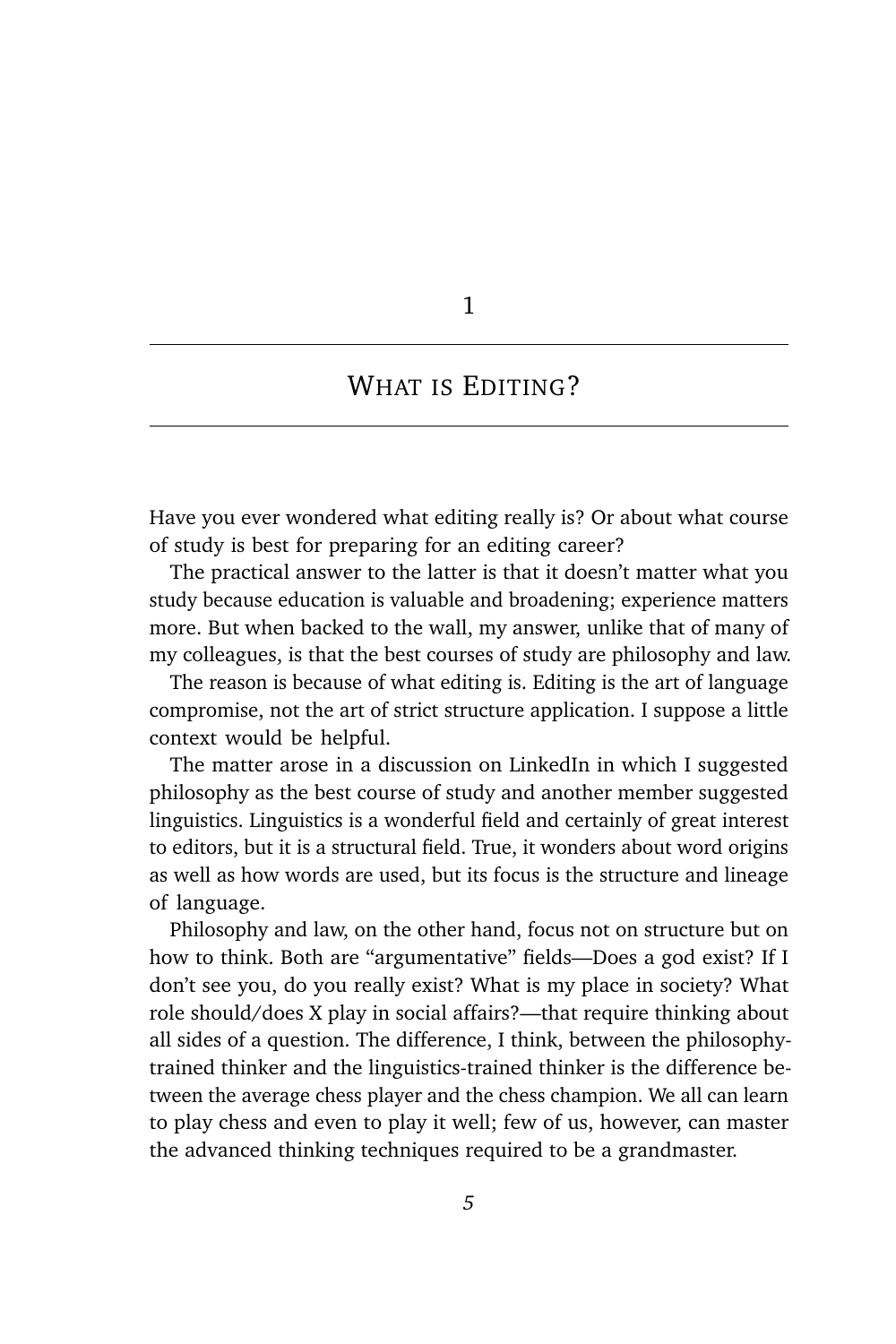(Before I stray too far afield, let me reiterate that all education is good and all education can prepare a person for the intellectual challenges of editing. What we are discussing is the hierarchy.)

Much of editing is structure-oriented, such as checking or correcting grammar and spelling, and coding manuscript. Structure is mechanical and can be self-taught or picked up in a couple of courses on, for example, grammar. I grant that it is the rare person who develops that same depth and breadth of knowledge about the structural issues via self-learning or a couple of entry-level courses as would be obtained from the rigors of a university major in linguistics, but how much is really needed for editing, especially as editing is the art of language compromise, not the art of strict structure application?

Over my 30 years as an editor, what I have most realized about some of my editor colleagues is that they are very capable of applying the "rules" of language. Where they are weak, and what I think often distinguishes the good, competent editor from the great editor, is that they are unable to "think" about what they are editing. They are unable to grasp a broader picture by, for example, putting themselves in the shoes of a variety of readers or by analyzing a text from multiple angles. To use another metaphor, most editors are like professional baseball players in that they are the better, more professional, more able players from the pool of would-be professional players, but are not the superstars who are an even more finite group. Baseball fans recall Willie Mays, for example, but how many of his teammates on the 1954 World Series team do we remember?

It is this "thinking" ability that I believe philosophy and law teach but that linguistics and other study disciplines do not. Linguistics will teach us how to ascertain the origins of all the variations of "god," but not to think about what "god" means in the context of the manuscript and as being conveyed to the variety of hoped-for readers of the published manuscript. Linguistics doesn't really teach the art of communication as much as it teaches the science of communication, but editing is (or should be, I think) more concerned with the art than the science.

I am not suggesting that the science of editing is unimportant. Knowing what punctuation to use where and when is very important in making sure that the author's meaning is correctly understood (using Lynne Truss's famous example, is it "eats shoots and leaves" or "eats, shoots,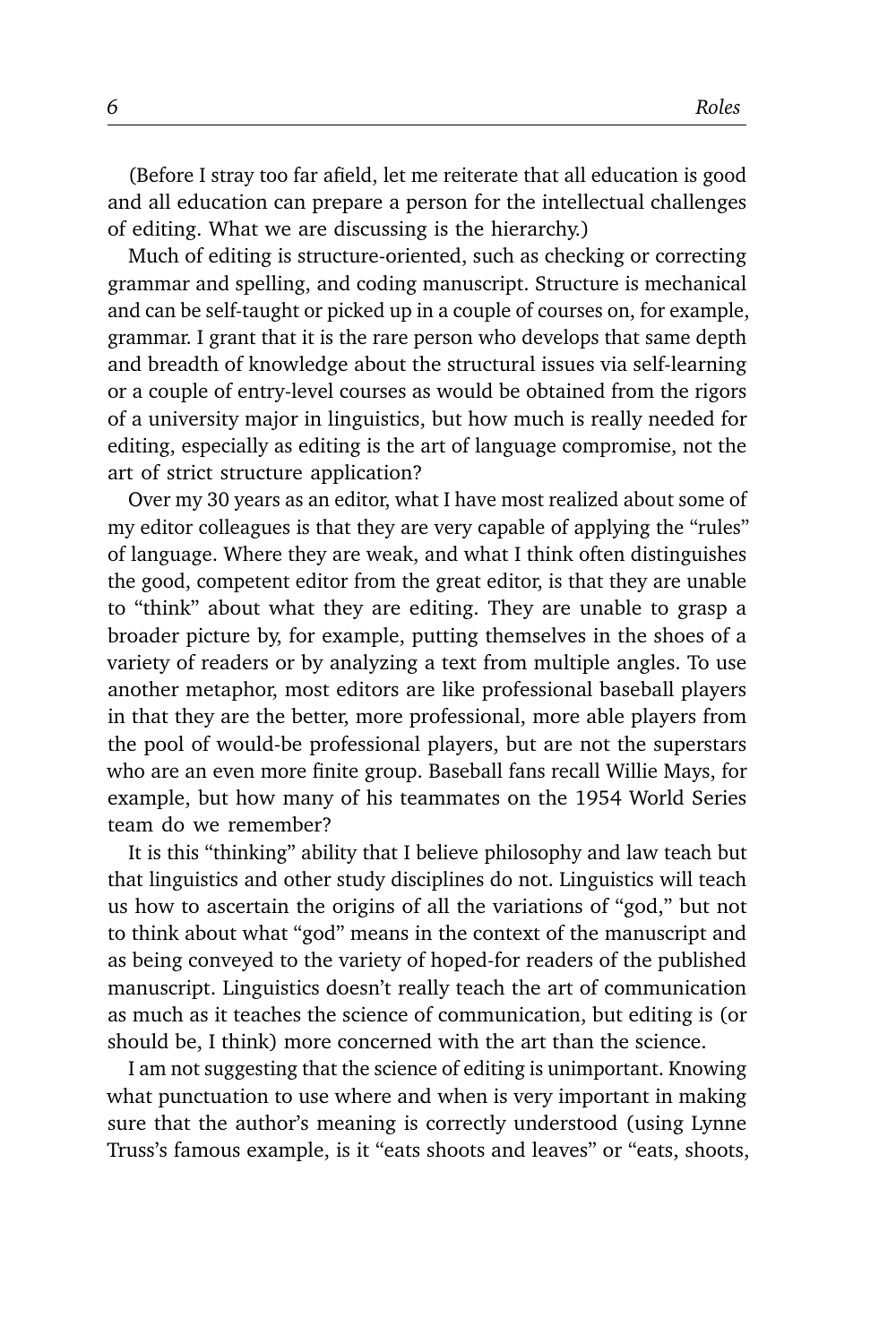and leaves"?). Knowing whether the right word is being used to convey the intended meaning is equally important, as is choosing among the homophones (does the author mean *to, too,* or *two*?). And good editors do these tasks well and correctly. For the most part, I suspect, this is the job for which most editors are hired. And this is the job for which most education prepares us.

Yet there can be more to editing than just those tasks. And, for many of us, when we suggest rewriting a sentence or a paragraph or reordering paragraphs or chapters, we are embarking on that additional path. As we gain experience, we begin to think differently about language and its use. I know that the editing I did 30 years ago is not as good as the editing I do today; those intervening years have taught me many things and exposed me to many new ways of looking at language. The more I read and learn, the better editor I become.

But even 30 years ago, I had the advantage of having been trained to think analytically. That is the legacy of a philosophy and law education: It is not *what* to think, but *how* to think. What I think about is of little importance to philosophy; the methodology of thinking about it is important.

Editing is a combination of structure and philosophy; it is not one without the other. The more accomplished one is as an editor, the more skilled one is at both prongs. Most of us begin our editing careers strong in one prong but not the other, and we build strength in both prongs as we gain experience. But if asked what is the best course of study for a wannabe editor, my answer is philosophy or law because it is learning how to think that is hardest to master.

Once we have mastered how to think about language, we learn that editing is more the art of language compromise and less the science of applying rules.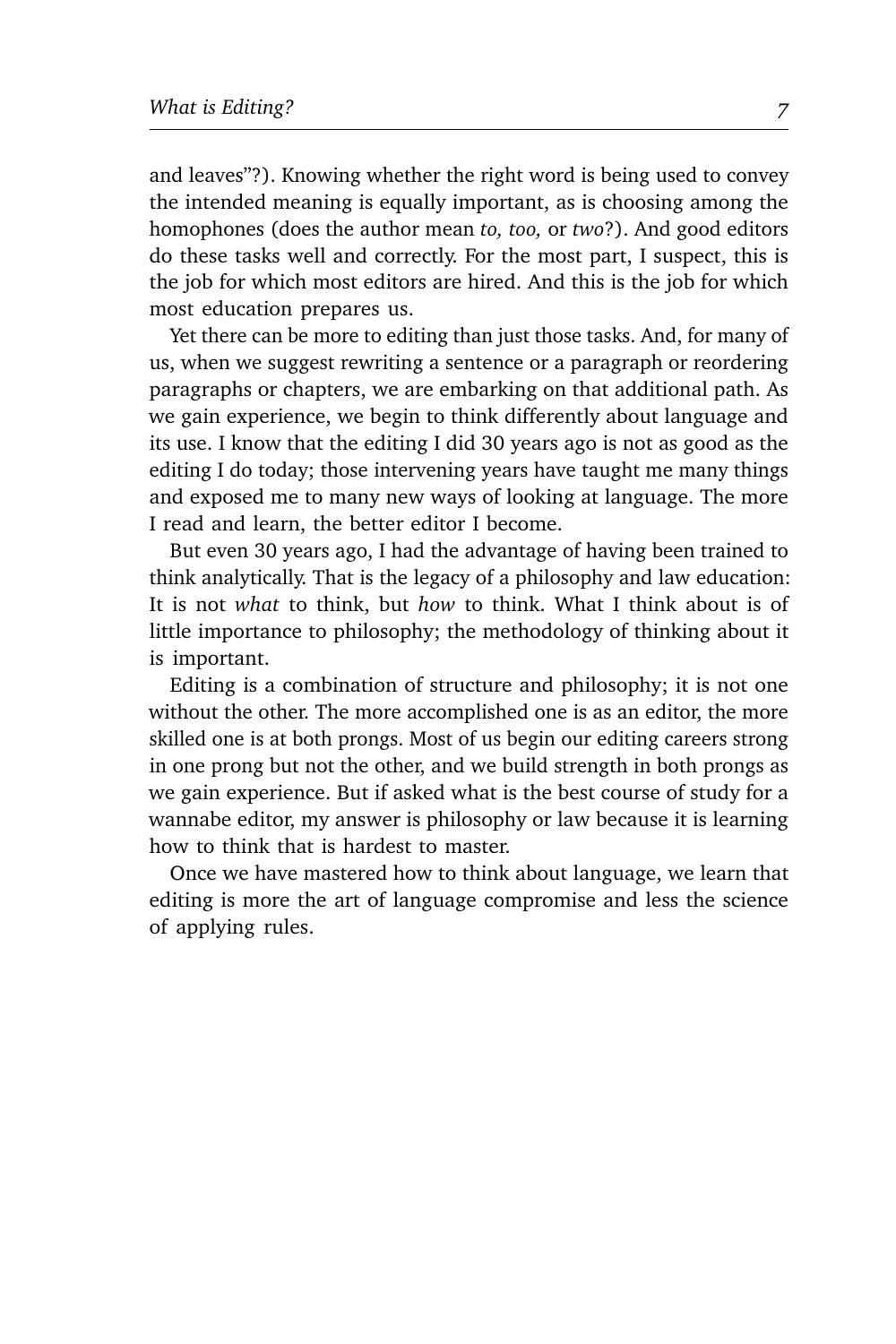2

## FINDING A PROFESSIONAL EDITOR: THE NEEDLE IN THE HAYSTACK PROBLEM

On one of the ebook lists of which I am a member, an author asked: How does one find a *professional* editor? On the surface, this doesn't seem like too big a problem, but dig deeper and one realizes that this can be a gargantuan task, like finding a needle in a haystack. After all, there are hundreds of thousands of people calling themselves professional editors, but there is no governing body that issues editorial licenses after proof of minimal competency.

The issue really comes down to how one defines *professional* when speaking of editors—and how we present ourselves in that sense.

In other essays, I have suggested some of the things that separate the professional from the amateur editor. The problem is at least twofold: (a) An author can't easily verify that the editor really owns and knowledgeably uses these resources, and (b) Owning the right tools doesn't turn a person into a professional.

The definition of professional also turns on what the editor is expected to do. A professional copyeditor is not necessarily a professional developmental editor nor vice-versa. Different skills and resources are needed.

As you can see, the problem of defining *professional* and then finding a professional editor is just that—a problem! I am not sure there is an easy or sure way to solve it.

One suggestion that many editors make is to ask about books (or articles or journals or whatever is appropriate) that the person has worked on in the past. The idea is that someone who has already edited 200 fantasy novels would be a professional editor of fantasy novels. I'm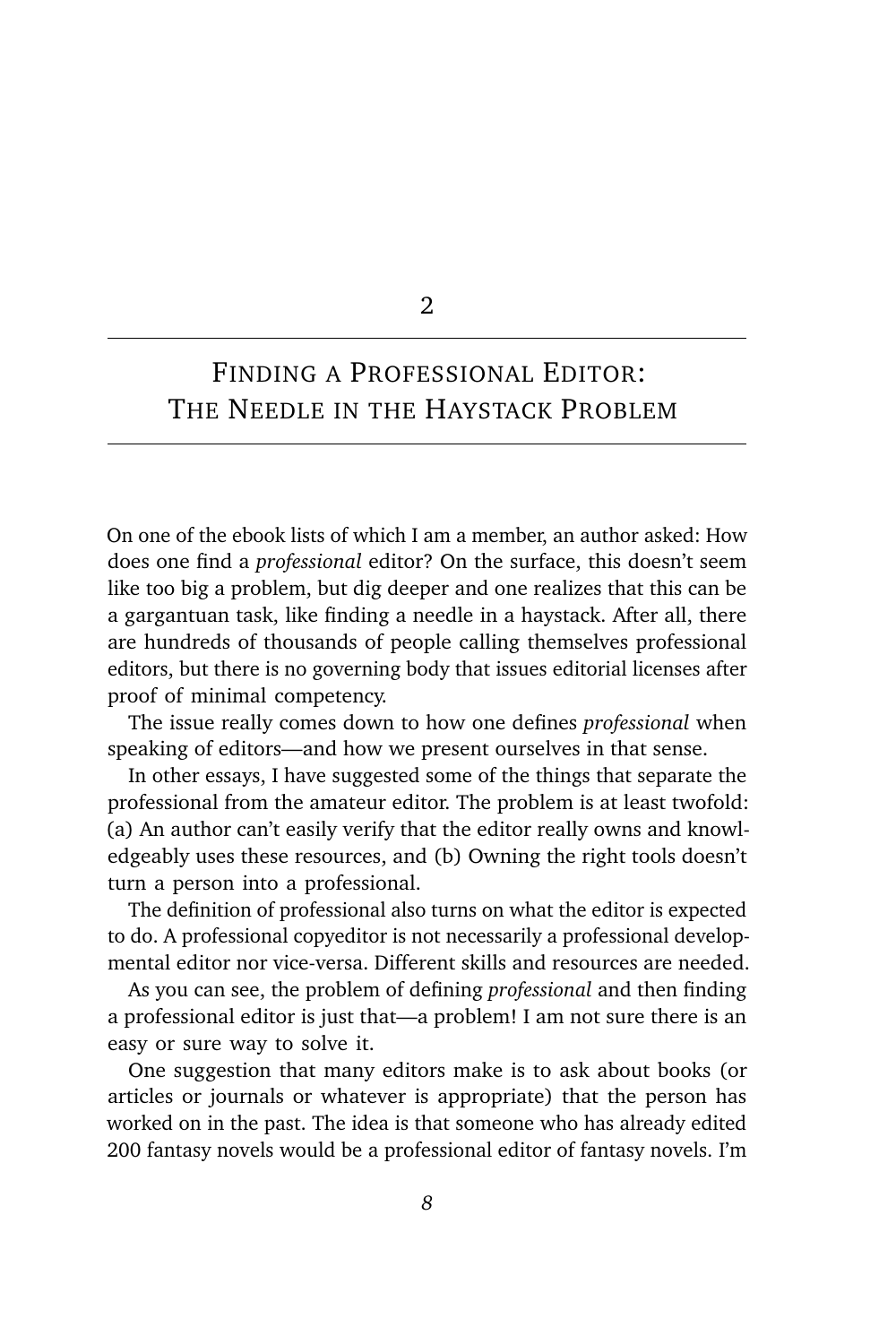not sure that is sufficient. My own experience—I've been editing medical books for 26 years—tells me that all that it proves is that I have edited books, not how well I have edited them, and how well I have edited them is the true crux of the matter. I think past work is one criterion, but what do you do with the brilliant young editor who is just starting out? We all had to start at zero at some point in our careers.

There is something else to note about the past projects list. If a person copyedits only short journal articles, it is possible that their list would be thousands of titles long and, thus, impressive by sheer weight of numbers, especially compared to the person who edits primarily long tomes and, thus, can do fewer projects over the same timeframe. I know this because most of my work is on books that are 5,000 manuscript pages or longer, and it isn't possible to complete such long projects in the same length of time as a 150-manuscript-page project.

Another suggestion was years of experience doing the particular type of work. I admit that I like this criterion better than the past project criterion for a lot of reasons, but the primary one is that it would be difficult to sustain a livelihood as an editor over the course of many years if you didn't have at least minimal competency. This is even more impressive if the person has a couple of long-term clients. But, alas, this, too, is insufficient to separate the professional from the professionalwannabe.

A third suggestion that is often heard is to ask for references. But how telling are they? You have to trust the person giving the reference and have to assume that the person knows the difference between quality and nonquality work. A glowing reference may be because the work went smoothly and was finished on time and on budget, rather than because the work was of exceptional quality—even if the person giving the reference believes it was for superior quality work. There can be a chasm between belief and fact.

A fourth suggestion has been to ask for samples. This raises a host of problems and also doesn't really answer the question. Among the problems it raises are whether the editor has the right to share the work with you. I treat all of my clients' work as confidential and would not share it with anyone without written permission; after all, isn't that how you would want me to treat your work? But a more important problem is determining whose work you are really seeing. If you are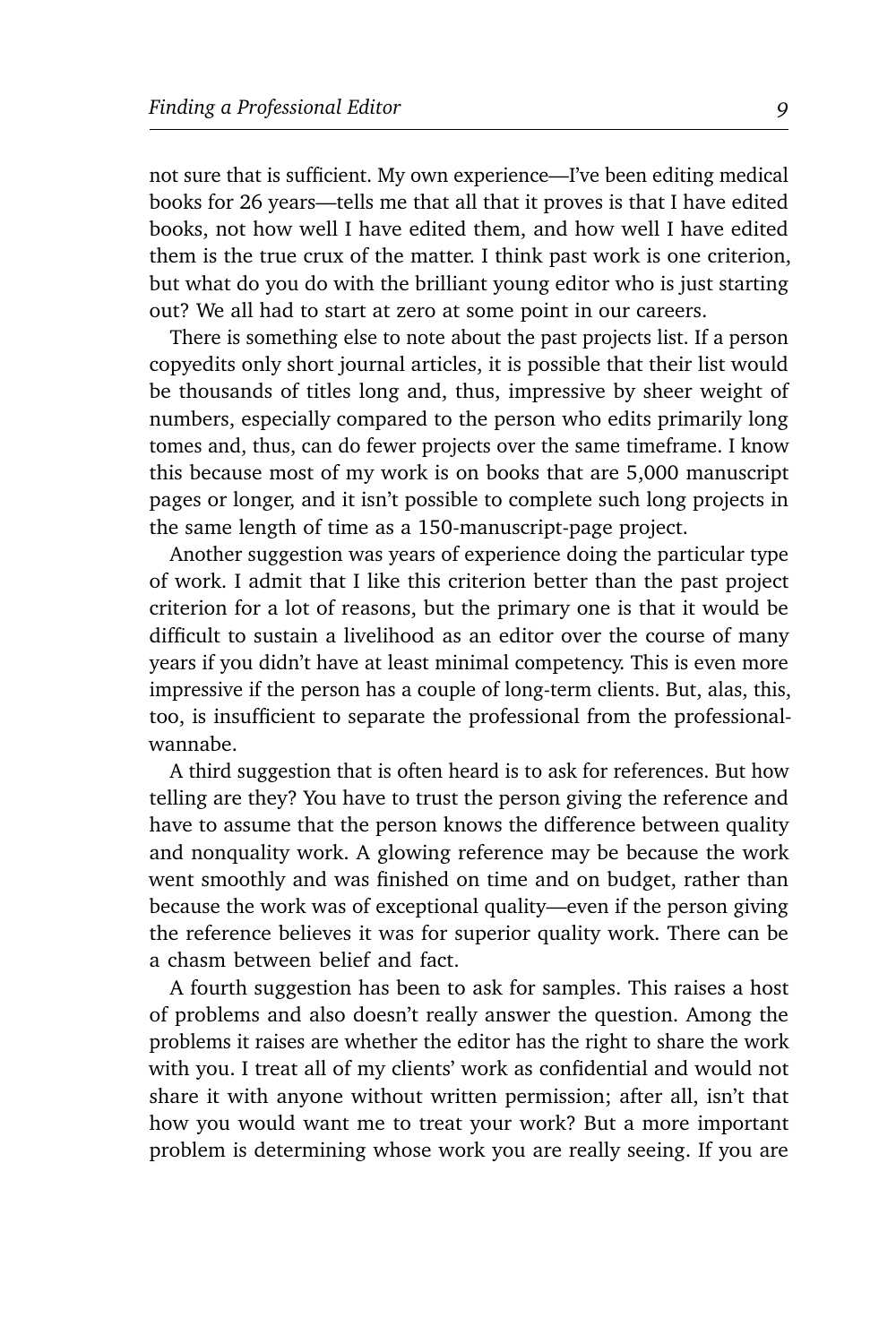being shown or referred to the final version, you do not know what improvements to the manuscript were made by whom, even if you can compare the originally submitted manuscript with the final version. And viewing a copy of the manuscript that shows tracked changes doesn't really indicate a lot, either. If it is the first go-round, the editing will be rougher than the final go-round; if it is the final go-round, you will have missed the important intermediate steps that brought the manuscript to this point and not know whether it reached this plateau through the editor's efforts or despite the editor's efforts.

Of course, there is one final problem with this last suggestion: You really can't evaluate an editor's work without knowing what limitations were placed on the editor by the client or the client's approach to having someone edit their work. I can't tell you how many times in my 26 years I have had authors tell me my job is only to code the manuscript for typesetting, not to make corrections or suggestions.

I could go on for many more paragraphs and I would still be no closer to solving the original puzzle: How does one find a *professional* editor, that needle in the haystack? Perhaps together we can find a viable answer by addressing these questions:

- 1. How would you find a *professional* editor?
- 2. How would you define *professional*?
- 3. How would you evaluate an editor's work?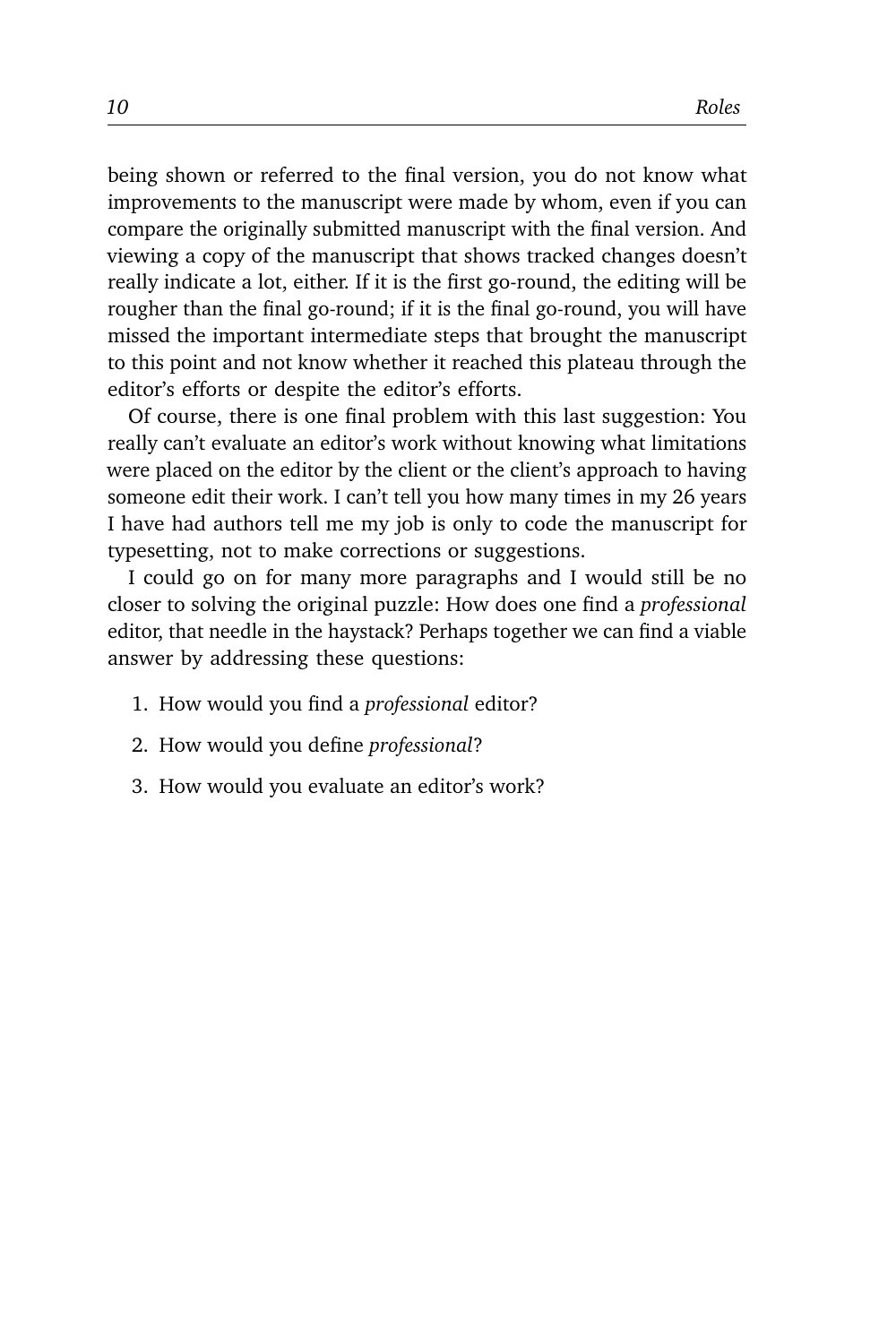#### INDEX

accuracy as concern. *See* quality considerations acknowledgments, value of, 304–6 acronyms consistency and editing process, 189–91 copyediting stage, 170 macros overviews, 78, 79, 134–36 Adin, Richard. *See also* EditTools background of book, xvii–xviii key resources, xix for more information, 423 agencies, future of editing, 374, 400–401 AMA style dataset, 102–3 Amazon cloud computing, 118–19 *An American Editor blog* background of book, xvii–xviii for more information, 423 *The American Heritage Dictionary of the English Language,* 66, 69, 105 *The American Heritage Guide to Contemporary Usage and Style,* 57, 66, 70 American judicial system, business rule regarding, 157 *The American Language,* 57, 70 annual bookkeeping, 243–45 annual price increases, 254–55 Antec case, 138 antimalware software, 122, 139–40 antivirus software, 109, 119, 122, 139–40 *APA Dictionary of Psychology,* 66 APA's *Publication Manual,* 70

Apple computers, 79, 121, 137–38, 140. *See also* Mac computers applying for work. *See* hiring considerations arbitration clauses, 210–11 arbitration of claims, 153 Argo Navis Author Services, 400–401 artificial or arbitrary schedules, 181–84. *See also* schedule considerations artisans, editors as, 335–36, 418 associations for editors. *See* professional organizations attorney-in-fact clauses, 153 audience for book as consideration, 58 author alteration (AA) charges, 195, 196 author commandments creation of, 35 thou shalt treat editors as partners, 44–46, 50 thou shalt use a professional editor, 40–43 author-created stylesheets, 106 author-editor relationship. *See also* expectations; *specific aspects* artificial schedules, 183 author as final arbiter, 13 authorial and editorial processes, 178–80 burning bridges, 307–9 copyright interest and payment, 145 editors as partners, 44–46 "professional" resources and, 88–90 unwritten rules and, 47–50 what editors need from authors, 192–94

This index was professionally prepared by Sue Nedrow (www.nedrowindexing.com), who is available for all your indexing needs.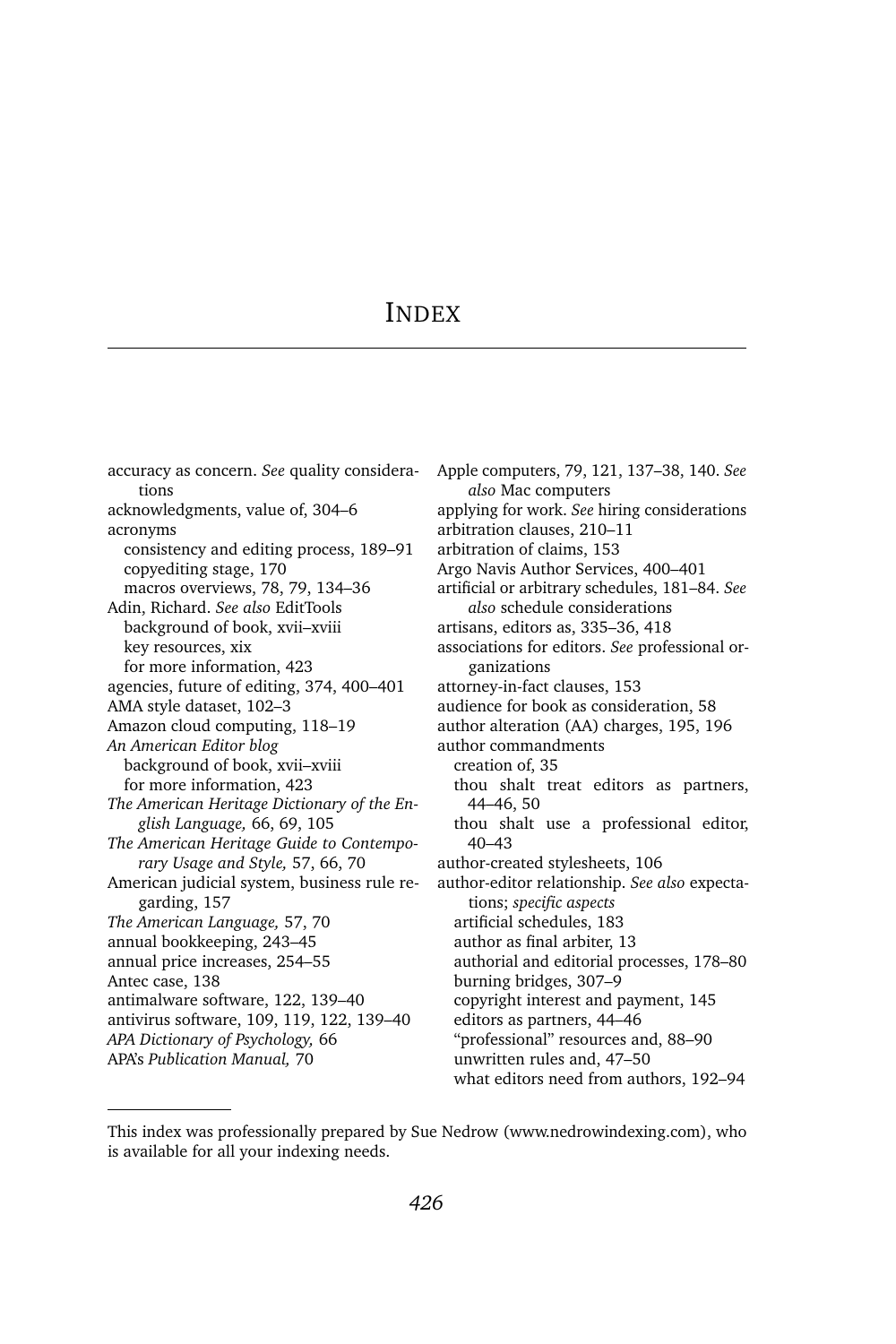author queries, 12, 49, 125–28 Backup4All, 139 backup considerations, 119, 121–24, 138–39 *The BBI Dictionary of English Word Combinations,* 57, 70 bell curve phenomenon, 364 best price bids, 232–34 bibliographic references. *See* references (bibliographic) bids. *See* estimates billing. *See* collection of payments; rates *headings* Bing, reference books vs., 110 BitDefender Internet Security, 139 bookkeeping, yearly, 243–45 bookmarks, Macro Express overview, 77 book prices, 374 bookshelves of editors. *See* reference books buyouts and mergers, 362 callouts, 77, 166–67, 247 Carbonite, 138–39 career of editing. *See also* professionalism considerations; *specific aspects* acknowledgments, value of, 304–6 burning bridges, 307–9 company vs. solopreneur question, 344–47, 348–50, 351–54, 355–57 difficult clients, 310–13 disappearing clients, 361–63 editing tests overview, 289–91 ethics of editing, 327–29 fee schedule, posting of, 240–42, 301–3 good editors, defining, 321–23 how not to get work, 295–96 "I can get it cheaper," 358–60 implied promises of editors, 330–32 in-house work, freelancers moving to, 413 new clients, losing chance for, 340–43 other careers vs. editing, 314–16 pricing self out of market, 292–94 professional editors, identifying, 324–26 reference books overview, 297–300 satisfaction from editing, 333–36 taking on too much, 337–39 what editors forget most often, 317–20 workdays and schedules, 364–67 cell phones, 122–23

certificate of insurance, 143 certification program, need for, 410 certified mail, copyright interest notice, 145 *Chambers Dictionary of Etymology,* 66 characters per page formula, 269 charges for services. *See* profit considerations; rates *headings The Chicago Manual of Style* client requirements, 297 lack of familiarity with, 55 opinion and style choices, 318–19 prevalence of use, 298 in professional editor's library, 70 versions compared, 299 child clauses, 157 churn rate, expectations and compensation, 36–37 citations. *See* references (bibliographic) client cost considerations. *See* rates *headings* client-editor relationship. *See also* expectations; *specific aspects* burning bridges, 307–9 difficult clients, 310–13 disappearing clients, 361–63 implied promises of editors, 330–32 interacting with prospective clients, 240 liability insurance requirements, 141–43 Rule of Three, 223–25, 242, 243–44 satisfaction from editing, 333–34 types of "employers," 292–93 what editors forget most often, 317–20 client expectations. *See* expectations cloud computing, 118–20 code of ethics. *See* ethical considerations coding in macros. *See* macros cold calls to prospects, 342–43 cold reading, 24–26 collection of payments. *See also* rates *headings* copyright interest and payment, 144–47, 212, 308, 312 difficult clients and, 311 domains and e-mail, 129, 131, 344 ethics of billing, 249–52, 327–29 invoicing methods, 246–48 late payment as concern, 246–47, 307–8, 311–12 lawsuit remedy, 153 nonpayment as concern, 210–12, 293, 307–8, 311–12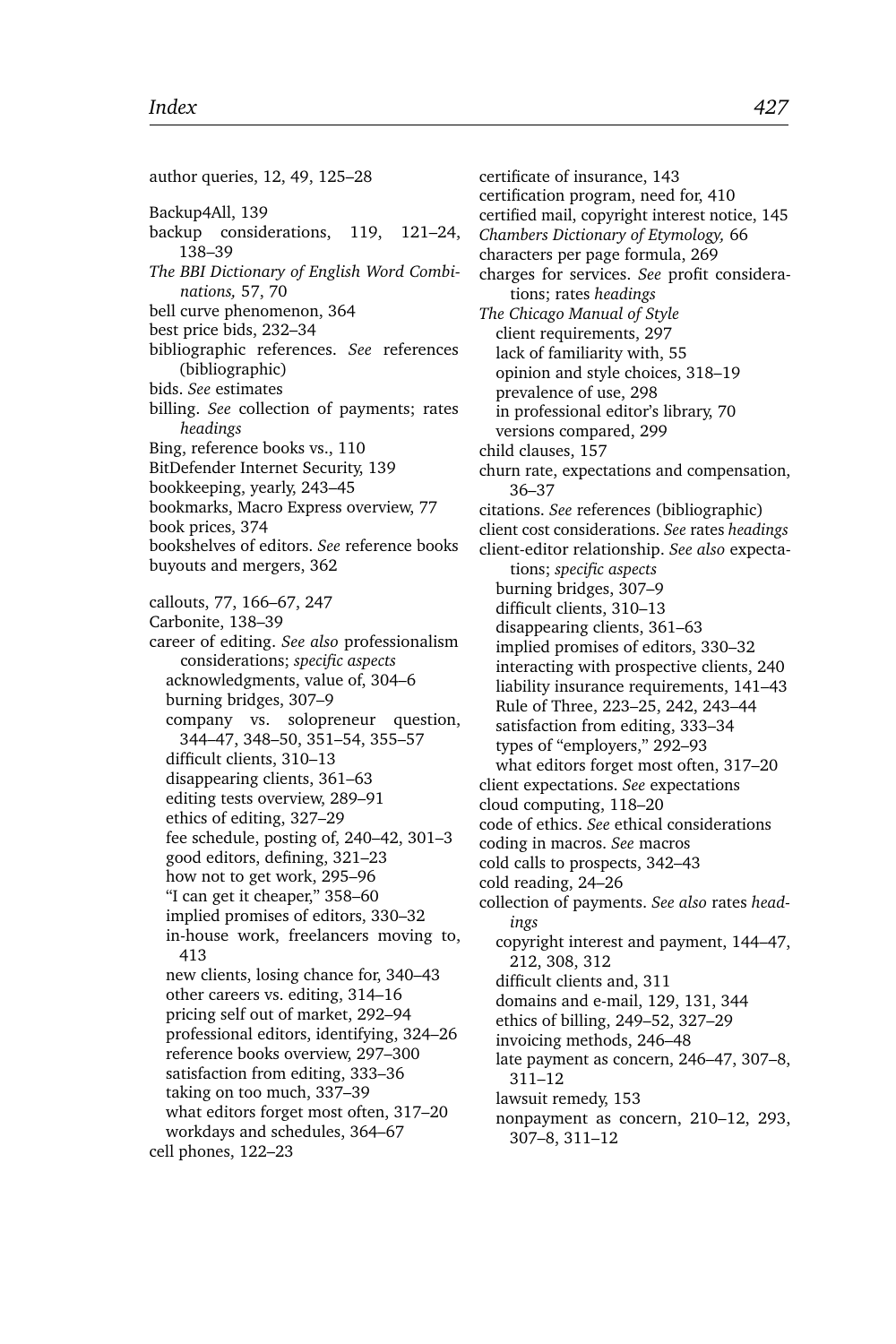yearly bookkeeping, 245 college costs and career choices, 314–16 commandments for authors creation of, 35 thou shalt treat editors as partners, 44–46, 50 thou shalt use a professional editor, 40–43 Communication Central as resource, xix, 381, 416, 423 company name company vs. solopreneur question, 349 domains and e-mail, 129–32, 248, 344 implied promises and, 330, 332 company slogans, implied promises and, 330, 332 company vs. solopreneur question, 344–47, 348–50, 351–54, 355–57. *See also* group practices vs. solo freelancing compensation for services. *See* profit considerations; rates *headings* competition considerations. *See also specific aspects* agencies and, 400–401 best price bids, 233–34 changing face of editing, 19 disappearing clients, 361–63 editing roles and downward pressure on price, 21–22 editing tests and, 291 education costs and career choices, 315–16 "I can get it cheaper," 358–60 low rates and competition, 229–31 pricing self out of market, 292–94 raising prices, 253, 255 reducing prices, 227–28, 257–58 solo freelancing vs. group practices, 419–21 tier pricing, 402–3 *Composition of Scientific Words,* 57, 66, 70 composition/typesetting, editing roles and outsourcing, 25–26 computer hardware. *See* hardware computer software. *See* software confidentiality considerations, 9, 149, 156–59. *See also* privacy considerations consistency copyediting stage, 168–69 ensuring, 188–91

paper-based vs. online editing, 197 "professional" resources and, 89 contracts. *See also specific aspects* copyright interest and payment, 144, 146 difficult clients and, 311–12 editor beware, 148–51 handshake agreements vs., 47, 146, 152, 210 implied promises of editors, 331 liability insurance requirements, 141–43 long-term, accepting, 240–42 nondisclosure agreements, 156–59 nonpayment as concern, 210–12 relationships and unwritten rules, 47 sign-or-no-work agreements, 346 as slippery slope, 152–55 copyediting. *See also* process of editing; *specific aspects* changing face of editing, 18–20 copyediting by any other name, 24–27 copyediting stage, 165, 167, 168–72 expectations and compensation, 36–37, 39 light, medium, or heavy as terms, 28–31 processing stage, 165, 166–67 proofing stage, 165, 173–75 relationships and unwritten rules, 48, 50 role comparison, 11–13 tests, 24–25, 216–17, 289–91, 340–42 Copy Editing List, 114, 115, 116 copyright interest and payment, 144–47, 212, 308, 312 craft guilds, 418 crowd-source editing, xvii, 389–90 CSE's *Scientific Style and Format,* 70, 299 custom-built computers, 82, 121–24, 137–38. *See also* hardware custom "keyboards," 74, 77 custom word lists, 174 deadline considerations. *See* schedule considerations decision-tree process, 111–13 defamation as concern, 141–43 definition of editing copyediting by any other name, 24–27 editing roles and downward pressure on price, 22 education of editors, 5–7

- good editors, defining, 321–23
- light, medium, or heavy as terms, 29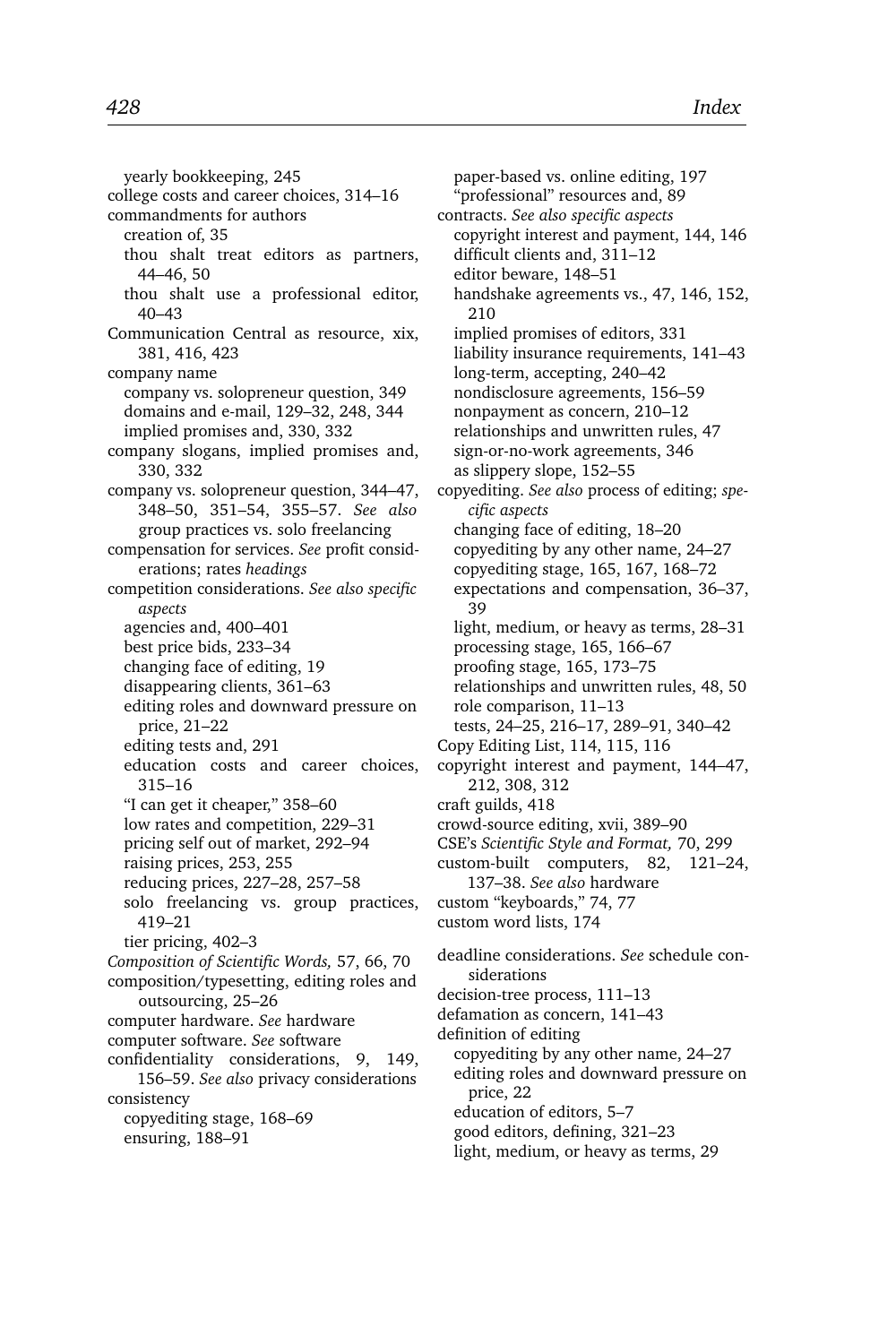professional editors, identifying, 324–26 degree costs and career choices, 314–16 developmental editing. *See also specific aspects* changing face of editing, 18–20 editing tests and, 290 expectations and compensation, 36–37, 39 group sourcing and, 389 light, medium, or heavy as terms, 29, 30 relationships and unwritten rules, 48, 50 role comparison, 11–13 dictionaries editing tests and, 290–91 grammar skills and, 51–52 macros overview, 79 online editing resources, 108–10 professional editors and, 57, 65–66, 69–71, 299, 324–26 *Dictionary of Americanisms,* 57, 66 *Dictionary of Theories,* 70 Dictionary Pro package, 110 digest mode, 117 digital books. *See* ebooks directory structure, 133–34 disability insurance, 353 disappearing clients, 361–63 disaster preparedness, 123–24, 137–40. *See also* backup considerations discounting prices, 226–28, 232, 255, 257–59 dispute resolution clauses, 210–11 distrust, contracts and, 153, 154–55 domains and e-mail, 129–32, 248, 344 Dorchester Publishing, 379–81 *Dorland's Illustrated Medical Dictionary,* 66, 69, 109 ebooks acknowledgments, value of, 306 agencies and, 400–401 authorial and editorial processes, 179 blessings vs. curses, 383–84 citing as sources, 176–77 Dorchester changes as harbinger, 379–81 expectations as recipe for disappointment, 209 future of freelance editors, 376–78 future of publishing, 373–75 open-access model and, 406

schedules and client expectations, 186

self-editing and, 388 WYSIWYG conundrum, 14 economies of scale concept, 259 editing tests living in a dream world, 216–17 new clients, losing chance for, 340–42 overview of, 289–91 roles and outsourcing, 24–25 editor alteration (EA) charges, 195, 196 editor-author relationship. *See* author-editor relationship editorial boat, missing, 391–93, 394–95 Editorial Commandments creation of, 35 thou shalt treat editors as partners, 44–46, 50 thou shalt use a professional editor, 40–43 Editorial Freelancers Association, 114, 195–96, 264, 335, 409 Editorium macros. *See also specific macros* key resources, xix macros overview, 76, 77–78 mastering macros, 94 processing stage, 166–67 query macro, 125–28 wildcard macros and money, 236 Editor's Toolkit Plus, as key resource, xix Editor's Toolkit Ultimate, as key resource, xix EditTools. *See also specific macros* consistency and editing process, 189–91 copyediting stage, 167, 168–72 creation of, 255 intellectual property concerns, 158 key resources, xix large project logistics, 198, 199–200 macros overviews, 76, 78–79, 133–36 mastering macros, 94–96 planning macros, 111 processing stage, 166–67 publisher agreement regarding callouts, 247 publisher search for savings, 221 wildcard macros and money, 236–39 education of editors career choices and, 314–16 decline and fall of the American editor, 382, 384 grammar skills and, 52–53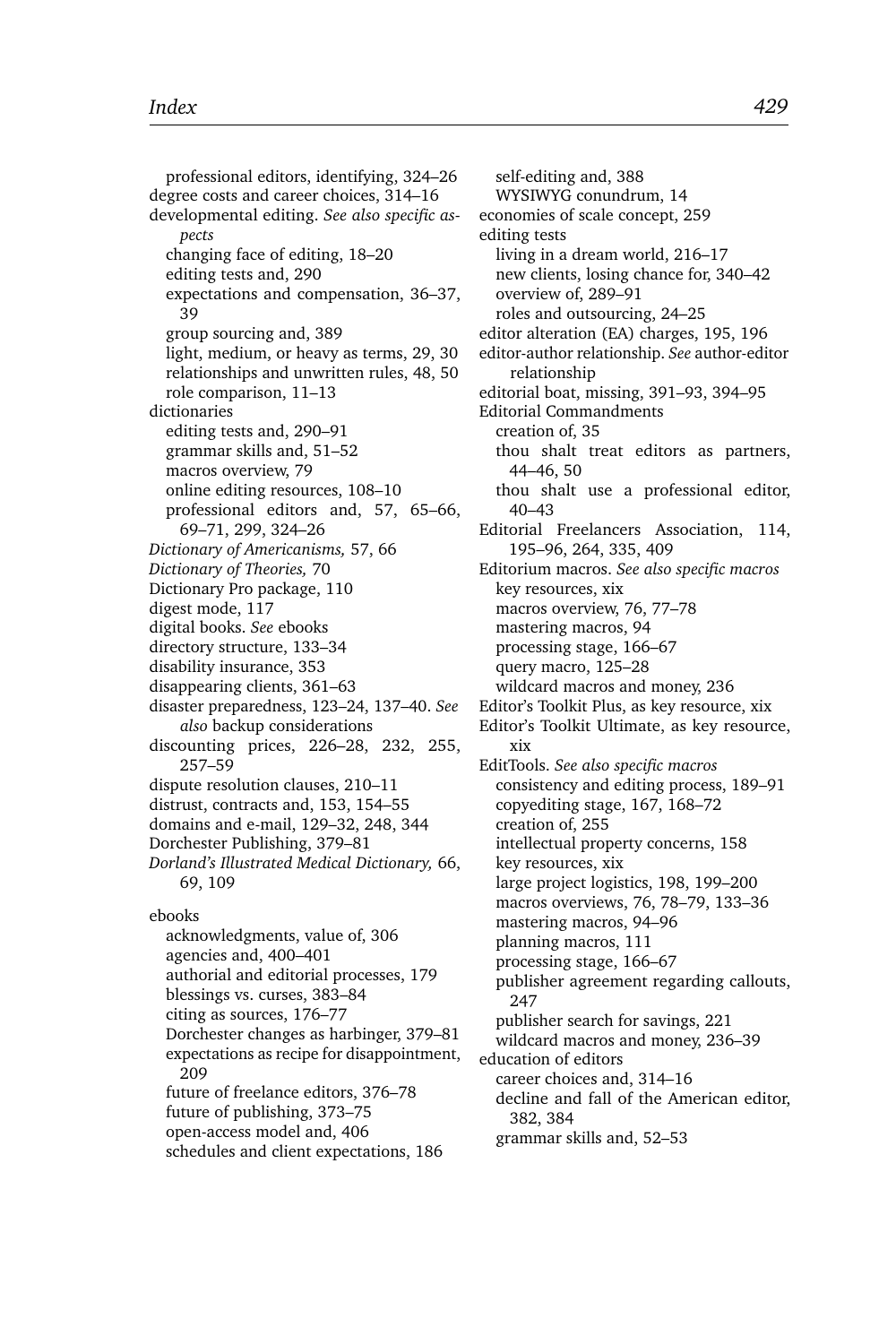in philosophy and law, 5–7 professional organizations and, 410–11 EFA. *See* Editorial Freelancers Association effective hourly rates. *See* rates, effective hourly *Effective Onscreen Editing* (Hart), 92–93, 94 efficiency and profits. *See* profit considerations electronic editing. *See* online editing electronic stylesheets. *See* stylesheets e-mail contacting prospective clients via, 343, 363 copyright interest notice, 145 discussion lists, 114–17 domains and, 129–32, 248, 344 password security, 140 work hours and, 364 emotional satisfaction from editing, 333–36 Employer Identification Number, 131, 248 English language, quest to standardize, 55 Enhanced Search, Count, and Replace, 133, 135–36 equipment, computer. *See* hardware error read, copyediting read vs., 220 errors and omissions insurance, 141–43 errors as concern. *See* quality considerations ESCR. *See* Enhanced Search, Count, and Replace estimates. *See also* profit considerations; rates *headings* best price bids, 232–34 changing face of editing, 17–20 co-bid requests, 323 "I can get it cheaper," 358–60 implied promises of editors, 332 joint bids, 346 levels of editing, 30 minimum acceptable pay, 217–18 number of pages, calculating, 268–69 packagers and, 392 publisher search for savings, 222 Rule of Three, 223–25 workdays and schedules, 365–66 ethical considerations billing methods, 249–52, 327–29 Higgs boson of editing, 33–34 large projects, 198 taking on too much, 338–39 etymological books, 66, 71

Excel, Microsoft, 245, 248, 271 exhibits attached to contracts, 154 expectations. *See also* author-editor relationship; *specific concerns* burning bridges, 308–9 changing face of editing, 17–20 compensation and, 36–39 demand for perfection, 260–63 difficult clients, 310–13 implied promises of editors, 330–32 liability insurance requirements, 141–43 light, medium, or heavy as terms, 28–31 as recipe for disappointment, 207–9 schedules and, 185–87 work samples and, 10 WYSIWYG conundrum, 14–16 expenses calculating EHR, 265–66, 276–77 tracking of, 243 expert opinion, "professional" resources and, 89–90 eyewitness identification, 15 fees. *See* profit considerations; rates *headings* fiction projects. *See also specific aspects and concerns* acknowledgments, value of, 304–5 consistency as concern, 188, 191 cost considerations, 41, 229 demand for perfection, 262 schedules and client expectations, 186 Toggle and, 168–69 what editors need from authors, 192–94 WYSIWYG conundrum, 15–16 FileCleaner, 78, 166 file directory structure, 133–34 Find and Replace (Word) caution in using, 134 copyediting stage, 170 macro-writing example, 80–87 processing stage, 167 finding a professional editor, 8–10 finding clients, 115, 117, 340–43, 361–63. *See also* hiring considerations; marketing of services firewall software, 139–40 firing clients. *See* client-editor relationship Fitzgerald, F. Scott, 179 foreign laws and courts, requirements regarding, 150, 156–57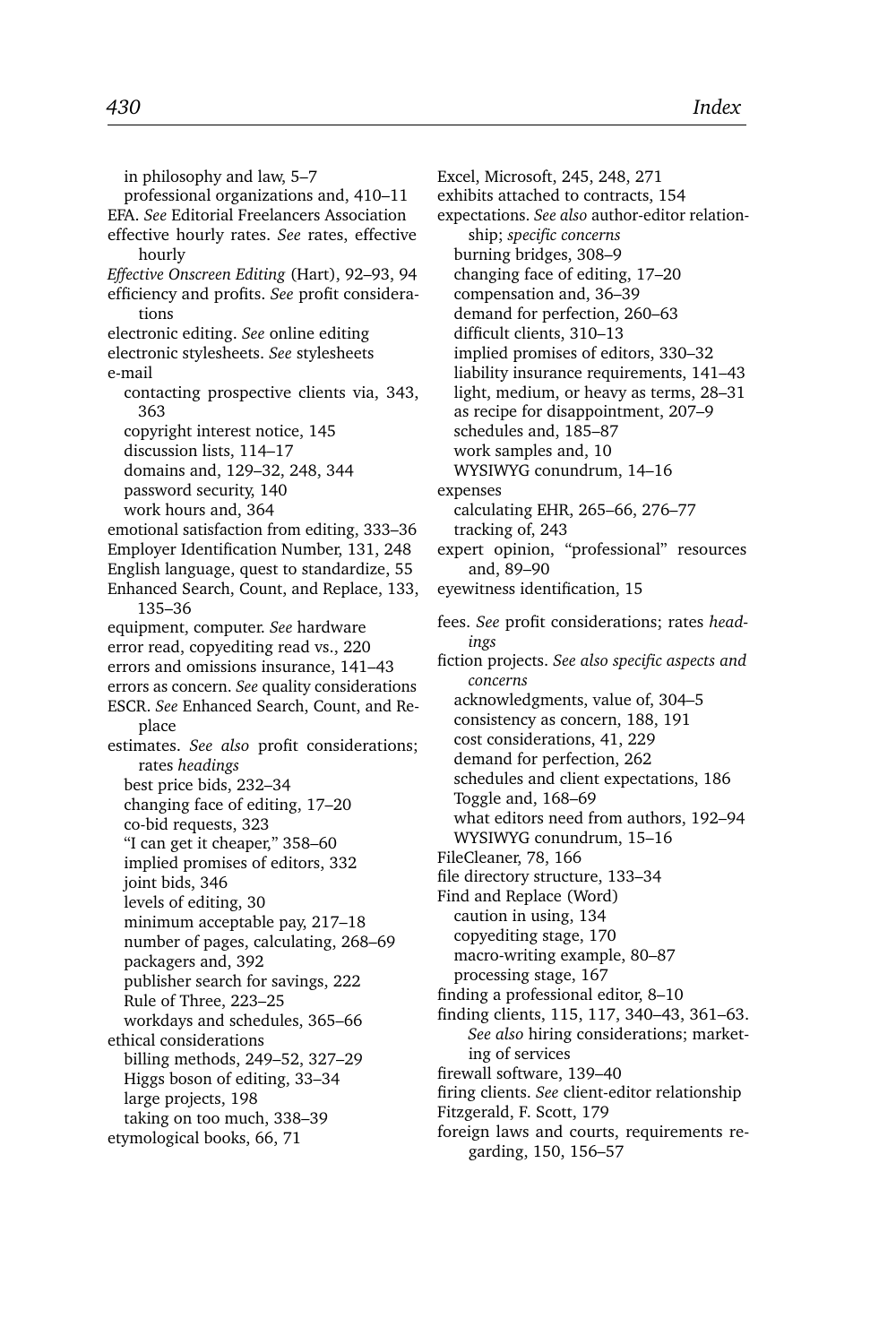40-hour work week, as basis for EHR, 265, 267, 276 *Fowler's Modern English Usage,* 70, 299 F&R. *See* Find and Replace (Word) *The Free Dictionary,* 299, 324 freelance status, proving, 143, 148, 246, 345 free resources, being wary of, 109, 122, 325–26. *See also* online resources future of editing. *See also specific aspects* agencies and, 400–401 decline and fall of the American editor, 382–85 Dorchester changes as harbinger, 379–81 ebook Age and, 376–78 editing as potential safe harbor, 386–88 editorial world as passing editors by, 396–97 group sourcing, 389–90 missing the editorial boat, 391–93, 394–95 open-access model, 405–8 price tiers, 402–4 professional organizations, 409–11 publishing world changes, xvii, 373–75 solo freelancing vs. group practices, 392–93, 412–14, 415–17, 418–21 solopreneur vs. company question, 355–57 future of publishing, xvii, 373–75. *See also specific aspects Garner's Modern American Usage,* 57, 66, 70, 110, 299 Gateway computers, 121 global accounting thinking, 398–99 global market. *See also* outsourcing agencies and, 401 editing roles and, 21–22 editing tests and, 291 low rates and competition, 230 missing the editorial boat, 391–93, 395 raising prices, 255 solo freelancing vs. group practices, 419–21 tier pricing and, 402–4 gmail, 129 God particle of editing, 32–35 going rate as concept, 264–65. *See also* rates *headings*

Google, reference books vs., 110

grammar guides, professional editors and, 57, 67, 70, 299 grammar skills, as missing ingredient, 51–53 *The Gregg Reference Manual,* 67, 70 gross income, target, 263, 267 group practices vs. solo freelancing, 392–93, 413–14, 415–17, 418–21 group sourcing, 389–90 guilds. *See also* professional organizations guild thinking, 418–20 need for, 151 Haley, Carolyn, 304, 333 handshake agreements vs. contracts, 47, 146, 152, 210 hard drives, 119, 121–24, 138–39 hardware custom-built computers, 82, 121–24, 137–38 monitors, 72–73, 74, 107 mouse, programmable, 75 removable drives, 119, 121–24, 138–39 XKeys, 73–74 Hart, Geoff, 92–93, 94 health insurance costs, 353 heavy edit, use of term, 28–31. *See also* levels of editing Hemingway, Ernest, 179 Higgs boson of editing, 32–35 higher education costs and career choices, 314–16 hiring considerations company vs. solopreneur question, 345 editing test overview, 289–91 how not to get work, 295–96 minimum acceptable pay, 216–18 new clients, losing chance for, 340–43 pricing self out of market, 292–94 resource material familiarity, 68–69, 325–26 holidays, working on, 365, 366 hot-swappable drives, 119, 121–24, 138–39 hourly rates. *See* rates, hourly hours of business, setting, 364–67 *If . . . Then . . .* process, 111–12 income, tracking of, 243. *See also* profit considerations; rates *headings*

InCopy, 100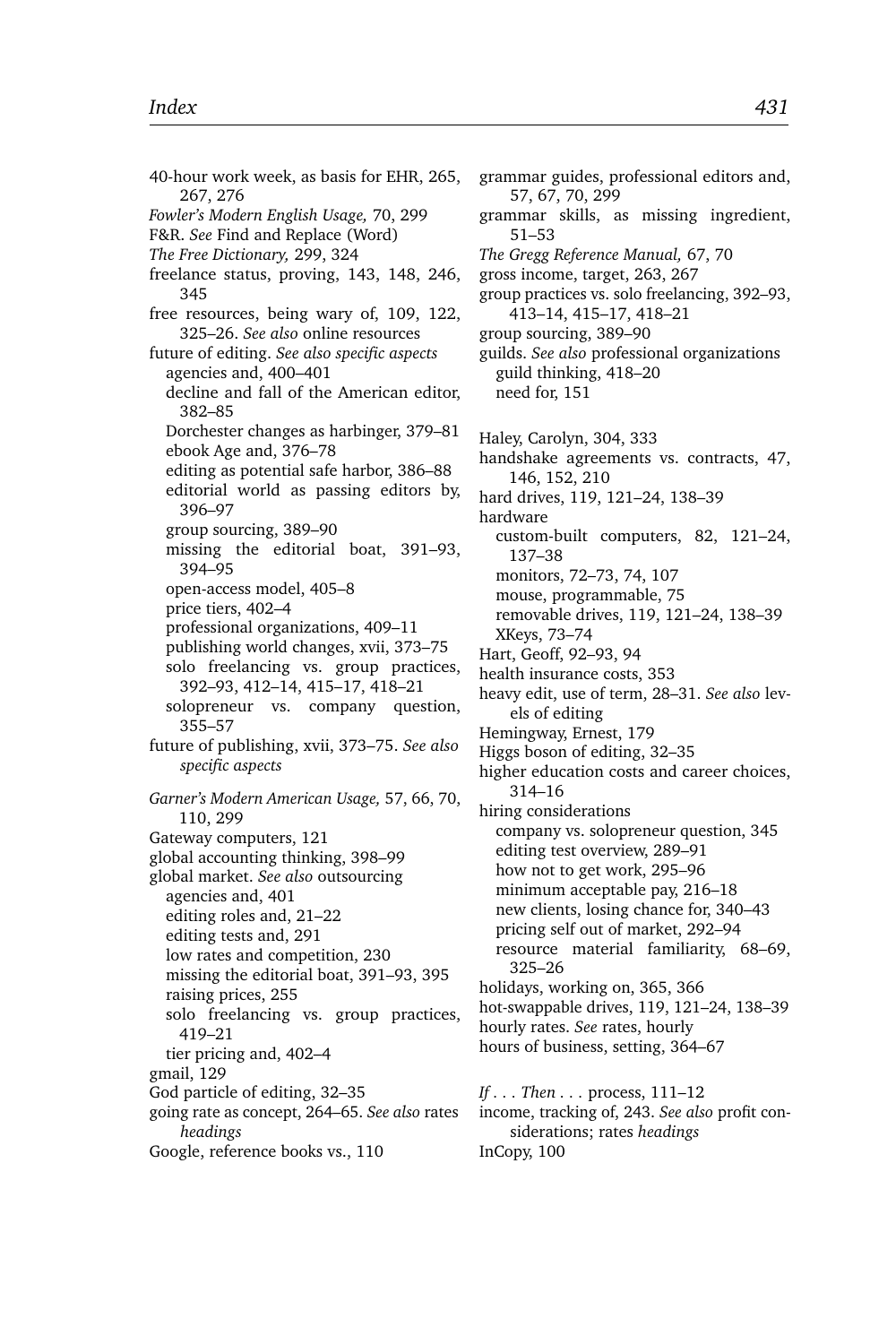independent status, proving, 143, 148, 246, 345 InDesign, 100, 166 Indian judicial system, requirement regarding, 150, 156, 346 in-house production editors, role changes for, 394–95 in-house work, freelancers moving to, 413 Insert Query macro, 125–28 insurance, 141–43, 353 Integrated Taxonomic Information System, 108 intellectual property concerns, 144–47, 158, 212 interim schedules, 181–84. *See also* schedule considerations Internal Revenue Service, 143, 148, 246. *See also* tax considerations *The International,* 307 Internet resources. *See* online resources interpretation clauses in contracts, 154 invoices. *See also* collection of payments; rates *headings* copyright interest notice and payment, 145–46 domains and e-mail, 129, 131, 344 ethics of billing, 249–52, 327–29 evaluating clients, 307–8 methods overview, 246–48 yearly bookkeeping, 245 journal publishing, cost considerations for, 405–7 Journals (macro) copyediting stage, 170–71 large project logistics, 200 macros overview, 79 mastering macros, 96, 101–3 mastering Word, 99 Joyce, James, 305 joy derived from editing, 333–36 "keyboards," custom, 74, 77 key combinations, XKeys and, 74. *See also* macros *Lakme,* 178, 180 language usage guides. *See* usage guides

large projects. *See also specific aspects* artificial schedules, 181–84 best price bids, 232–34

company vs. solopreneur question, 344–47, 351–52 logistics of, 198–201 mastering macros, 101 online editing vs. paper-based editing, 91 taking on too much, 337–39 yearly bookkeeping, 244–45 late payment as concern. *See* collection of payments law, education in, 5–7 LCD monitors, 72–73 legal concerns. *See also* contracts American judicial system, rule regarding, 157 copyright interest and payment, 144–47 Indian judicial system, requirement regarding, 150, 156, 346 lawsuit remedy, availability of, 153 lawsuits and difficult clients, 312 liability insurance requirements, 141–43 nonpayment and contracts, 210–12 legal profession editorial career vs. legal career, 314–16 outsourcing and, 396–97 solopreneurs in, 355–57 levels of editing editing role comparison, 11–13 editing roles and downward pressure on price, 21–23 ethics of billing, 249–52 handshake agreements vs. contracts, 146 light, medium, or heavy as terms, 28–31 rate schedule and, 264 relationships and unwritten rules, 48 schedules and client expectations, 186 schedules and workdays, 365 Levenger, paper from, 111 liability, limitation of, 153 liability insurance requirements, 141–43 libraries of editors. *See* reference books licensing considerations, cloud computing and, 119–20 light edit, use of term, 28–31, 48. *See also* levels of editing limitation of liability clause, 153 linguistics, education in, 5–7 LinkedIn, 114–17, 229, 363 Lippincott Williams and Wilkins, 91, 118 ListFixer, 78, 166 literacy, decline in, 382–85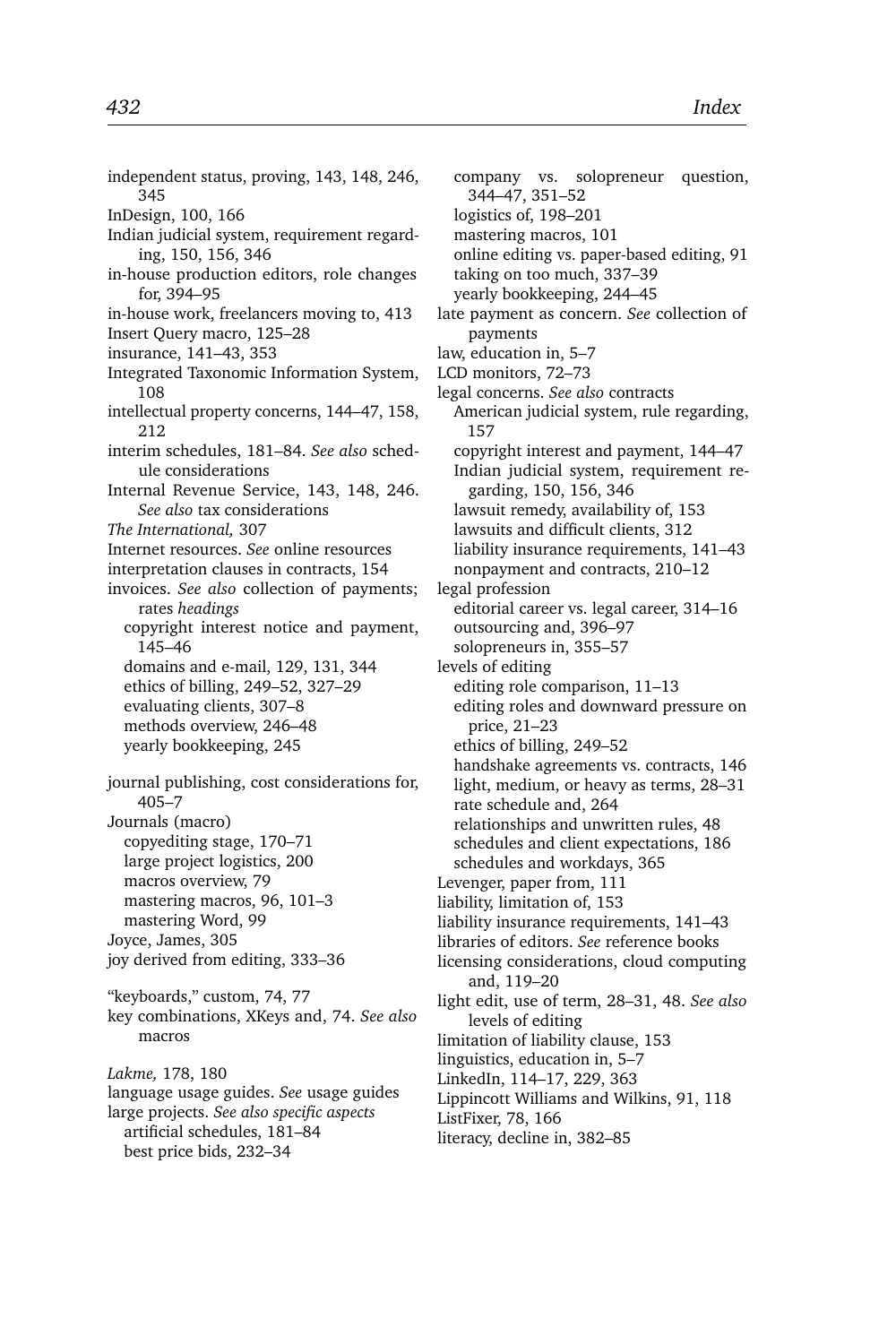Logitech programmable mouse, 75 loneliness, solo freelancing and, 412–13, 416 losing clients, 361–63 lowering prices, 226–28, 232, 255, 257–59 Lyon, Jack. *See also* Editorium macros background of book, xviii key resources, xix *Macro Cookbook for Microsoft Word,* 87, 94, 96, 104, 113 macros overview, 76, 77–78 *Microsoft Word for Publishing Professionals,* 87, 94 for more information, 423 wildcard macros and money, 236 Mac computers, 76, 79, 99, 138, 139. *See also* Apple computers *Macro Cookbook for Microsoft Word* (Lyon), 87, 94, 96, 104, 113 Macro Express consistency and editing process, 189 macros overview, 76–77 use with XKeys, 74 macros. *See also specific packages* artificial schedules, 183–84 consistency and editing process, 189–91 copyediting stage, 167, 168–72 Editorium macros overview, 76, 77–78 EditTools overview, 76, 78–79 key resources, xix large project logistics, 199–200 Macro Express overview, 76–77 macros overview, 76–79, 133–36 macro-writing example, 80–87 mastering macros, 94–97, 101–4 mastering Word, 98–100 online stylesheets overview, 106–7 PerfectIt overview, 76, 78 planning macros, 111–13 processing stage, 166–67 publisher agreement regarding callouts, 247 publisher search for savings, 221 query macros, 124–28 wildcard macros and money, 235–39 XKeys and, 74 market, competition in. *See* competition considerations marketing of services

calling vs. e-mailing, 342–43

disappearing clients, 361–63 networking and, 417 professional organizations and, 410 Max stylesheet, 158 ME. *See* Macro Express medical abbreviation software, 118 medical dictionaries editing tests and, 291 online editing resources, 109 professional editors and, 66, 69, 326 medical profession outsourcing and, 396–97 solopreneurs in, 355, 357 medical spellcheck software, 68, 291, 326 medium edit, use of term, 28–31. *See also* levels of editing MEDLINE, 108 MegaReplacer, 78 *The Merck Index,* 66, 299 mergers and buyouts, 362 Merriam-Webster online, 105 *Merriam Webster's Collegiate Dictionary,* 66, 67, 69 *Merriam Webster's Dictionary of English Usage,* 57, 66, 70 MFR. *See* MultiFile Find and Replace Microsoft antivirus software, 140 Microsoft cloud computing, 118–19 Microsoft Excel, 245, 248, 271 Microsoft PowerPoint, 112 Microsoft Visual Basic Applications applications based on, 76 custom-built computers and, 138 macros overview, 77 macro-writing example, 80–87 mastering VBA, 100, 167 Microsoft Windows Apple vs., 138 macros overview, 76, 79 Windows 7, 122–23 Windows 8, 122–23 Microsoft Word. *See also* macros changing face of editing, 19 future of editing and, 388 invoicing methods, 248 large project logistics, 200 macros overview, 77, 79 Mac versions, 99 mastering macros, 94–97 mastering Word, 98–100, 419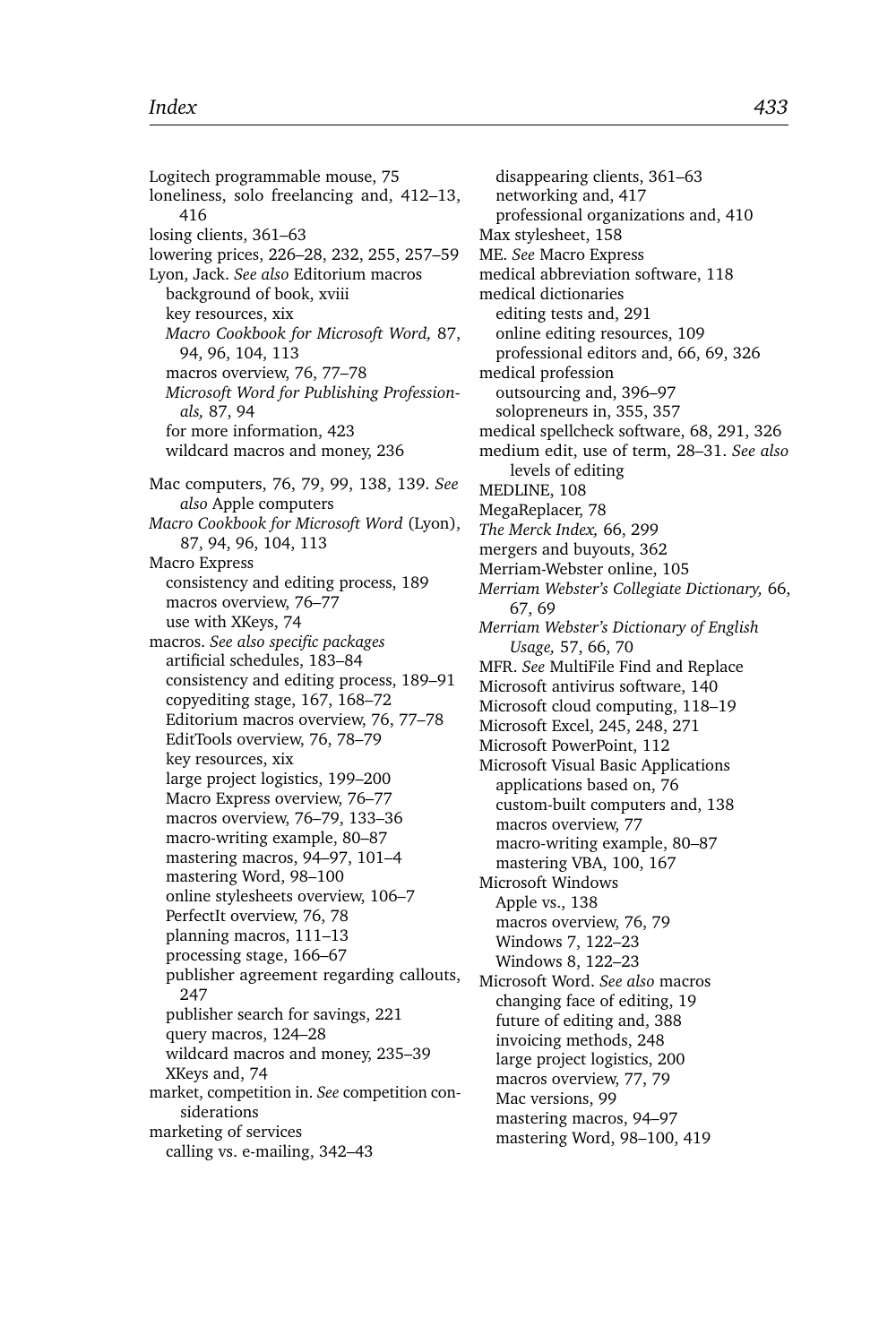online editing background, 91 paper-based vs. online editing and, 195, 197 processing stage, 166–67 query macro, 125–28 reference books for, 87, 91–93, 94, 96, 104, 113 use of as prerequisite, 68–69 Windows 7 and, 123 Word 2003, 99, 119 Word 2007, 99 Word 2010, 99, 119 XKeys and, 74 *Microsoft Word for Publishing Professionals* (Lyon), 87, 94 monitors, computer, 72–73, 74, 107 mother clauses, 157 mouse, programmable, 75 mugwump, definition of, 58 MultiFile Find and Replace, 133–34, 136, 169–70 National Library of Medicine, 101, 108 network-attached storage box, 138–39 networking (interpersonal), 114–17, 362–63, 416–17 Never Spell Word consistency and editing process, 189–91 copyediting stage, 170 large project logistics, 199–200 mastering Word, 99 for prospective changes, 134 *The New Fowler's Modern English Usage,* 57 newspaper readership, decline in, 382–83 nondisclosure agreements, 156–59 nonpayment as concern. *See* collection of payments NoteStripper, 78, 166 nuance, future of editing and, 387 number of pages, calculating, 268–69 offshoring. *See also* global market editing roles and, 24–27 editorial world as passing editors by, 396–99 schedules and client expectations, 185–86 O'Moore-Klopf, Katharine, 301 1and1 (registrar), 130, 140 online communication. *See* e-mail

online editing. *See also specific aspects*

background of, 91–92 editing roles and outsourcing, 26 mastering macros, 94–97, 101–4 mastering Word, 98–100 online resources, considerations for, 108–10 paper-based editing vs., 91–92, 121, 195–97, 356–57, 380 planning macros, 111–13 query macro, 125–28 reference books for, 87, 91–93, 94, 96, 104, 113 stylesheets overview, 105–7 online networking (interpersonal), 114–17, 362–63 online resources citing ebooks and Internet, 176–77 cloud computing, 118–20 discussion groups, 114–17, 412–13 as online editing tool, 108–10 reference books vs., 54, 67, 69, 70, 108–10, 324–26 online stylesheets. *See* stylesheets open-access publishing model, 405–7 opinion defining good editors, 321–23 editing as governed by, 260–63, 310–12 "professional" resources and, 89–90 what editors forget most often, 318–20 organizations, professional. *See* professional organizations outsourcing. *See also* global market; packagers; third-party vendors editing roles and, 24–27 editorial world as passing editors by, 396–99 missing the editorial boat, 392 schedules and client expectations, 185–86 solo freelancing vs. group practices, 419–21 *The Oxford Dictionary of Word Histories,* 66 *Oxford English Dictionary,* 66, 108 Oxford University Press, 110 packagers. *See also* third-party vendors long-term contracts, 242 missing the editorial boat, 392–93, 394–95 one price doesn't fit all, 242

reducing prices, 227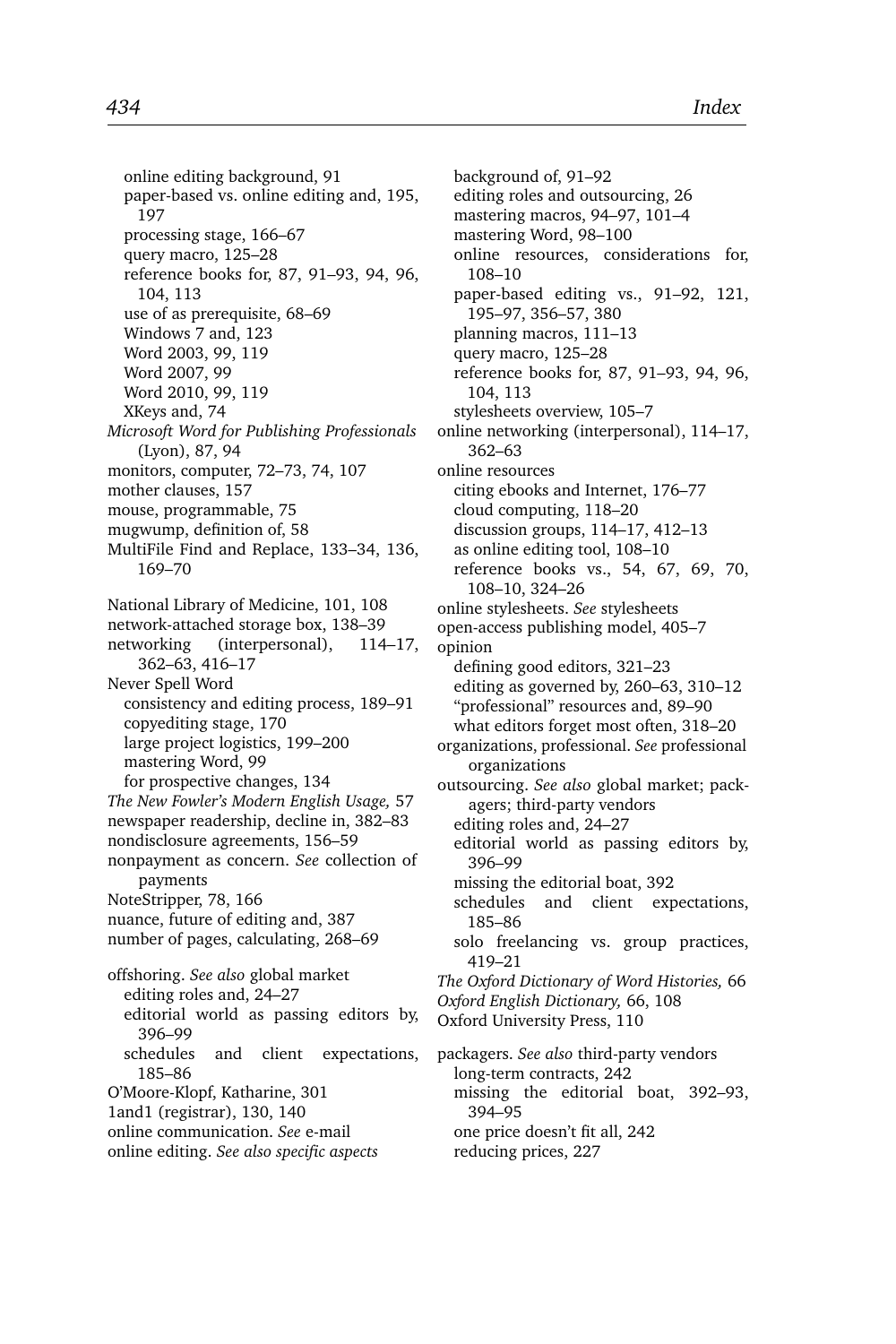types of "employers," 292–93 page count calculating, 268–69, 332 tracking, 244–45 Page Number Format, 166–67, 201 page rates. *See* rates, per-page pages, calculating number of, 268–69, 332 paper-based editing, online editing vs., 91–92, 121, 195–97, 356–57, 380 paper-based macro planning, 111–12 partnering with colleagues, 415–17. *See also* group practices vs. solo freelancing partners, authors and editors as, 44–46 password security, 140 patterns in macros. *See* macros payment for services. *See* collection of payments; profit considerations; rates *headings* PC Tools, 139 PDF files, 25, 248 perfection as expectation. *See* expectations; quality considerations PerfectIt, 76, 78, 173–75 Perkins, Maxwell, 179 per-page rates. *See* rates, per-page Perseus Books Group, 400–401 personal satisfaction from editing, 333–36 philosophy education of editors, 5–7 Higgs boson of editing, 32–35 phones, 122–23, 248, 342–43 PowerPoint, Microsoft, 112 pricing of services. *See* profit considerations; rates *headings* printed reference books. *See* reference books print on demand model, Dorchester changes as harbinger, 379–81 privacy considerations, 345. *See also* confidentiality considerations processing stage of copyediting, 165, 166–67 process of editing. *See also* roles of editors; *specific aspects* authorial and editorial processes, 178–80 best price bids and, 233–34 changing face of editing, 17–20 citing ebooks and Internet, 176–77 consistency considerations, 188–91 copyediting read vs. error read, 220

copyediting stage, 165, 167, 168–72 difficult clients and, 310–13 "I can get it cheaper," 359–60 large project logistics, 198–201 paper-based vs. online editing, 91–92, 121, 195–97, 356–57, 380 processing stage, 165, 166–67 production line of editors, 281–82 proofing stage, 165, 173–75 schedule considerations and, 181–84, 185–87 what editors need from authors, 192–94 process serving, setting up, 211–12 production line of editors, 281–82 productivity and profits. *See* profit considerations productivity studies, 72 professionalism considerations. *See also* career of editing; *specific aspects* artificial schedules and, 183 authorial and editorial processes, 179–80 domains and e-mail, 129–32, 248, 344 editors as partners, 40–43 finding a professional editor, 8–10 Higgs boson of editing, 34 "I can get it cheaper," 358 identifying professional editors, 324–26 implied promises of editors, 330–32 invoicing methods overview, 247–48 low rates and competition, 229–31 minimum acceptable pay, 216–18 online discussion groups, 114–17 "professional" resources, 88–90 reducing prices, 227 reference books, use of, 54–56, 57–59, 65–67, 68–71, 297–300, 324–26 professional organizations author organizations and publishing trends, 380 future of editing and, 376, 397, 409–11 need for, 151, 255, 409–11 online forums and, 114, 116 solo freelancing vs. group practices, 416 tier pricing and, 403–4 profit considerations. *See also* rates *headings* best price bids, 232–34 calculating EHR, 213–15, 265–66, 267–70, 276–79 company vs. solopreneur question, 344, 348–50, 351–54, 356–57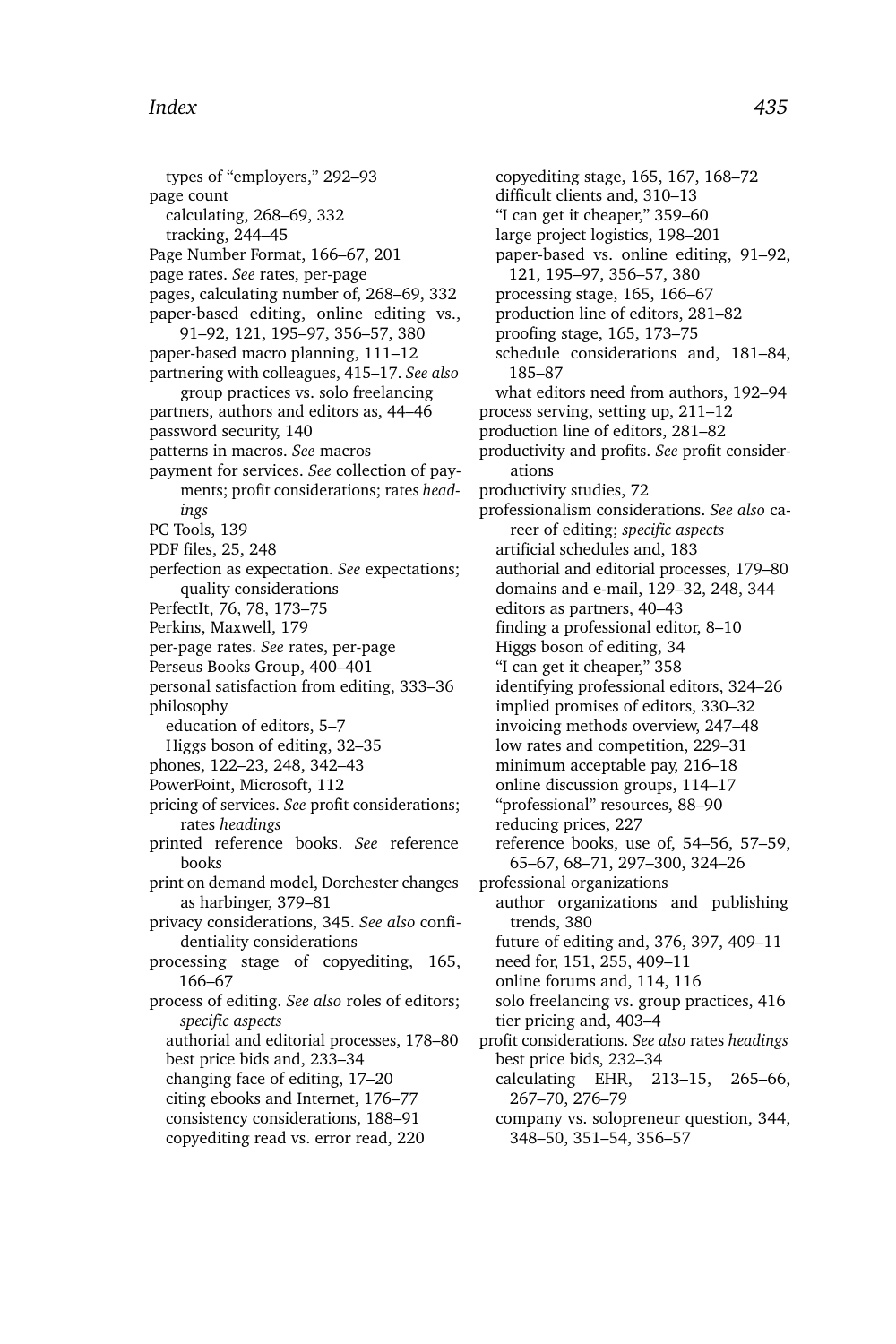demand for perfection, 260–63 determining actual hourly rate, 276–79 editorial world as passing editors by, 397–98 ethics of billing, 249–52, 327–29 expectations as recipe for disappointment, 207–9 going rate as concept, 264–65 invoicing methods overview, 246–48 low rates and competition, 229–31 mastering macros, 96, 101–3 minimum acceptable pay, 216–18 nonpayment and, 210–12 one price doesn't fit all, 240–42 paper-based vs. online editing, 195–97 publisher search for savings, 219–22 raising prices, 253–56 reducing prices, 226–28, 232, 255, 257–59 Rule of Three, 223–25, 242, 243–44 satisfaction from editing, 334–36 schedules and client expectations, 185–87 solo freelancing vs. group practices, 419–20 tracking EHR, 271–75, 280–83 utility of EHR, 280–83 what to charge, 264–66, 267–70, 271–75, 276–79, 280–83 wildcard macros and money, 235–39 yearly bookkeeping, 243–45 programmable mouse, 75 programmers, hiring to write macros, 103–4, 113 project lists, 8–9 project rates. *See* rates, project proofing stage of copyediting, 165, 173–75 proofreading editing roles and downward pressure on price, 21–22 editing roles and outsourcing, 24–26 low rates and competition, 230 relationships and unwritten rules, 49–50 stylesheets and, 25, 105, 199 *Publication Manual* (APA), 70 publishing, future of, xvii, 373–75. *See also* future of editing; *specific aspects* PubMed, 102, 108, 119, 200 purchase orders, 146

quality considerations. *See also* professionalism considerations acknowledgments, value of, 304–6 compensation and expectations, 36 contract considerations, 150–51 copyediting read vs. error read, 220 demand for perfection, 260–63 ebooks and future of editing, 377–78 editors as partners, 44–46 expectations as recipe for disappointment, 207–9 future of publishing, xvii, 375 good editors, defining, 321–23 implied promises of editors, 330–32 low rates and competition, 229–31 paper-based vs. online editing, 197 PerfectIt overview, 78, 165, 173–75 posting prices and, 301–2 professional editors, identifying, 325 publisher search for savings, 220–22 reducing prices and, 258–59 relationships and unwritten rules, 48–50 taking on too much, 337–39 queries, author, 12, 49, 125–28 QuickBooks Pro, 245 raising prices, 253–56 rates (generally). *See also* profit considerations; *specific rate types* changing face of editing, 17–19 downbeating of pricing, 383–84 ebooks and future of editing, 376–78 editing roles and downward pressure on price, 21–23 editing roles and outsourcing, 24–27 editing roles and unwritten rules, 50 editors as partners, 41–43 education costs and career choices, 315–16 expectations and compensation, 36–39 going rate as concept, 264–65 group practices vs. solo freelancing, 420–21 group sourcing and, 390 how not to get work, 295 "I can get it cheaper," 358–60 levels of editing overview, 28–31 liability insurance requirements, 143 low rates and competition, 229–31 minimum acceptable pay, 216–18

minimum universal price, lack of, 228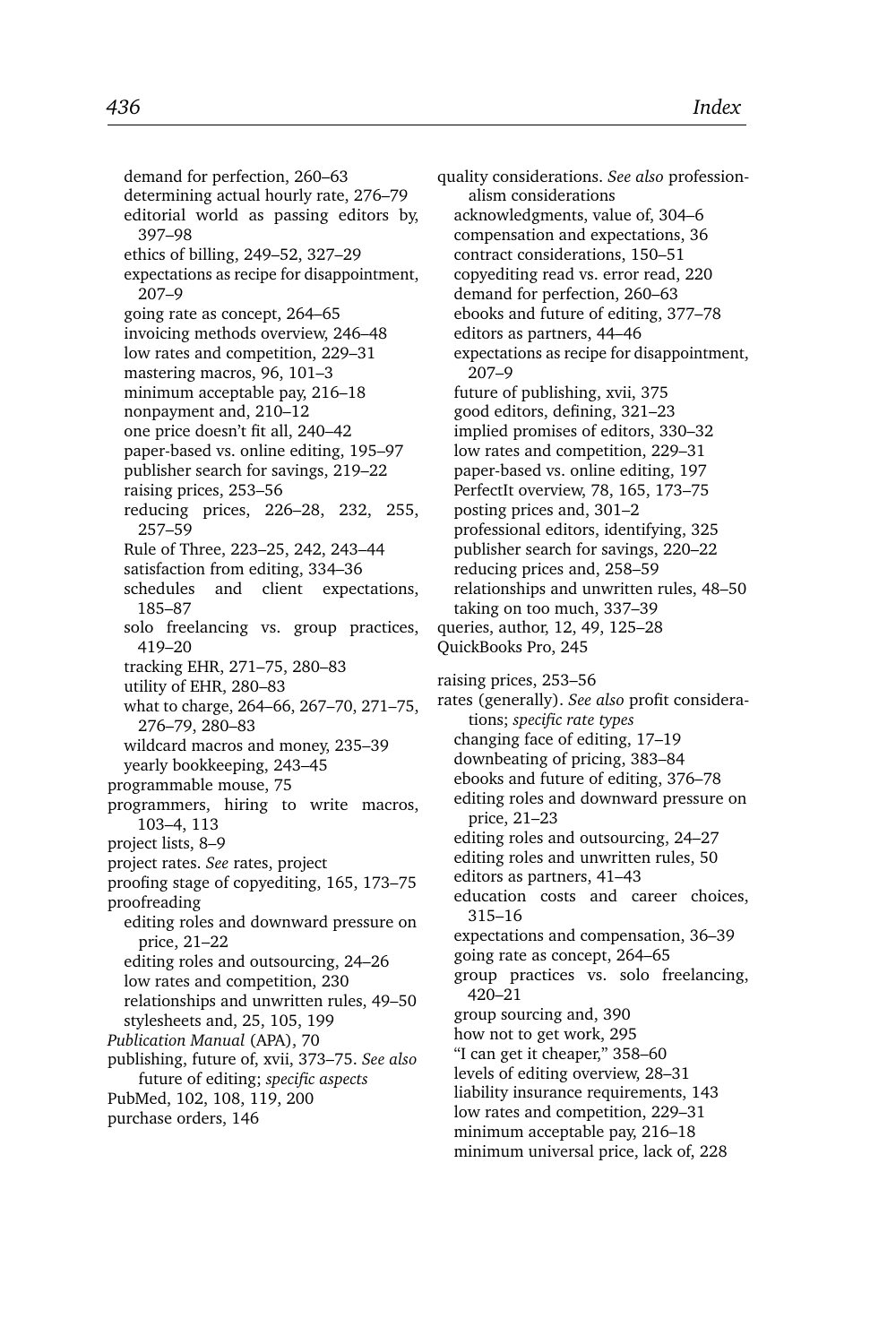missing the editorial boat, 391–93, 394–95 new clients, losing chance for, 340–41 one price doesn't fit all, 240–42 open-access model and, 405–8 posting prices on website, 240–42, 301–3 price tiers, 402–4 pricing self out of market, 292–94 raising prices, 253–56 reducing prices, 226–28, 232, 255, 257–59 rush charges, 247, 309, 365, 366 schedules and expectations, 185–87 schedules and workdays, 365 tier pricing, 402–4 what to charge, 264–66, 267–70, 271–75, 276–79, 280–83 rates, EFA schedule of, 264 rates, effective hourly calculating, 265–66, 267–70, 276–79 EditTools creation and, 255 macros overview, 133 mastering macros, 96 query macro, 128 reducing prices, 258 tracking, 214–15, 243–44, 271–75, 280–83 utility of, 280–83 rates, hourly company vs. solopreneur question, 352 demand for perfection, 262 determining actual hourly rate, 276–79 ethics of billing, 249–52, 327–29 expectations and compensation, 37–38 how not to get work, 295 "I can get it cheaper," 360 mastering macros, 101 mastering Word, 100 minimum acceptable pay, 216–18 one price doesn't fit all, 240–42 posting prices on website, 301–2 pricing self out of market, 292 publisher search for savings, 220–22 raising prices, 253 reducing prices, 258 rates, per-page calculating EHR, 213–14, 268–69 ethics of billing, 249, 251 expectations and compensation, 38 "I can get it cheaper," 360

low rates and competition, 229–31 macros overview, 133 mastering macros, 96, 101–3 mastering Word, 100 meeting EHR, 278 minimum acceptable pay, 217 one price doesn't fit all, 241–42 posting prices on website, 302 pricing self out of market, 292 publisher search for savings, 220–22 reducing prices, 227–28 tier pricing, 402–3 tracking EHR, 272–73 yearly bookkeeping, 244 rates, project calculating EHR, 268 ethics of billing, 249, 251, 328 expectations and compensation, 38 "I can get it cheaper," 360 mastering macros, 101 meeting EHR, 278 one price doesn't fit all, 241–42 yearly bookkeeping, 244 reducing prices, 226–28, 232, 255, 257–59 reference books grammar skills and, 51–52 for Microsoft Word, 87, 91–93, 94, 96, 104, 113 online resources vs., 54, 67, 69, 70, 108–10, 324–26 professional editors and, 54–56, 57–59, 65–67, 68–71, 297–300, 324–26 "professional" resources, 88–90 what editors forget most often, 317–20 references (bibliographic) artificial schedules, 182 copyediting stage, 170–71 ebooks and Internet as sources, 176–77 editor's discretion in styling, 318–19 large project logistics, 200–201 macros overview, 79 macro-writing example, 80–87 mastering macros, 95–96, 101–3 mastering Word, 98 processing stage, 166–67 wildcard macros and money, 235–39 references (for job applicants), 9 Registry Mechanic, 139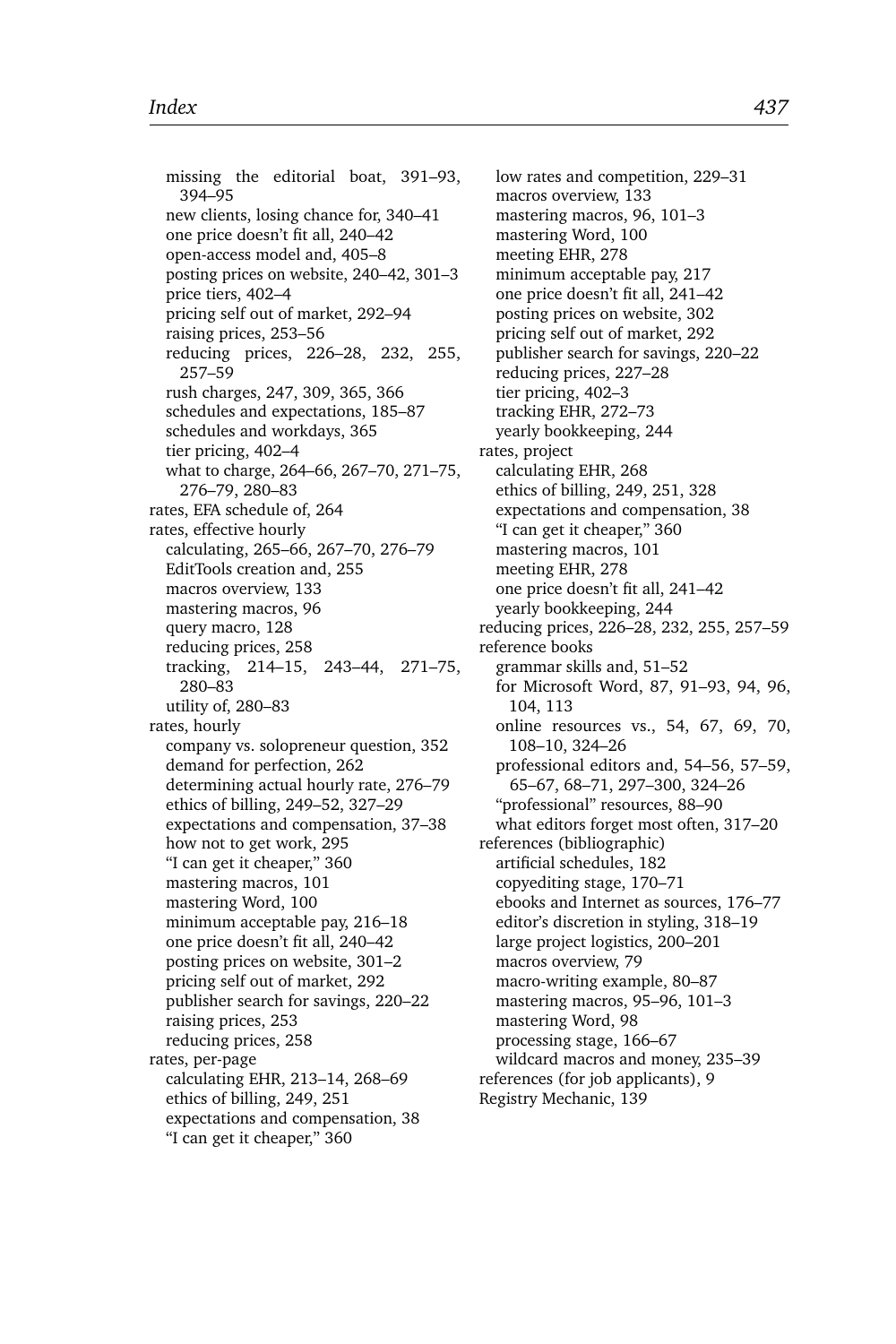relationship considerations. *See* authoreditor relationship; client-editor relationship removable drives, 119, 121–24, 138–39 resource libraries of editors. *See* reference books RoboForm, 140 roles of editors. *See also* process of editing; *specific roles and concerns* blurring of roles and pricing down, 21–23 changing face of editing, 17–20 copyediting by any other name, 24–27 developmental editor vs. copyeditor, 11–13, 29 difficult clients and, 310–13 editorial commandments, 35, 40–43, 44–46, 50 education and, 5–7 expectations and compensation, 36–39 finding an editor, 8–10 grammar skills, 51–53 Higgs boson of editing, 32–35 in-house production editors, 394–95, 420 light, medium, or heavy as terms, 28–31 production line of editors, 281–82 professionalism considerations overview, 54–56, 57–59 relationships and unwritten rules, 47–50 WYSIWYG conundrum, 14–16 Rule of Three, 223–25, 242, 243–44 rush charges, 247, 309, 365, 366 safe deposit boxes, 123, 138 samples of work, 9–10 Samsung monitors, 73 satisfaction from editing, 333–36 "satisfactory" contract wording, 153 schedule considerations artificial or arbitrary schedules, 181–84 ebooks and future of editing, 377 ethics of billing, 249–52, 327–29 expectations and compensation, 36–39 expectations and schedules, 185–87 levels of edit and, 30 online discussion groups and, 114–15, 117 paper-based vs. online editing and, 196–97 relationships and unwritten rules, 48 taking on too much, 338–39 tier pricing and, 402–3

workdays and schedules, 364–67 yearly bookkeeping, 243–44 schedule of rates (EFA), 264 *Scientific Style and Format* (CSE), 70, 299 Search, Count, and Replace macros overview, 78, 79 mastering macros, 95 overview of, 133, 135–36 self-editing trends, xvii, 388, 405–8 self-publishing agencies and, 400–1 future of publishing, xvii, 374 open-access model and, 406 service of process, setting up, 211–12 signature for e-mails, 130–31, 248 sign-or-no-work agreements, 346 Simenon, Georges, 186 *since/because,* 32–33, 52 smart phones, 122–23 social media, 114–17, 229 Social Security contributions, 353 Social Security number, 131, 248 software. *See also* macros; *specific packages and types of software* antivirus, 109, 119, 122, 139–40 cloud computing and, 119 disaster preparedness and, 138–40 editing as future safe harbor, 386–88 editing tests and, 291 Editorium macros overview, 77–78 EditTools overview, 78–79 free resources, 109, 122, 325–26 grammar skills and, 51–52 key resources, xix Macro Express overview, 76–77 online editing background, 91–93 PerfectIt overview, 78 taking on too much, 338–39 use of as hiring consideration, 68–69 solo work solo freelancing vs. group practices, 392–93, 412–14, 415–17, 418–21 solopreneur vs. company question, 344–47, 348–50, 351–54, 355–57 specialty reference books. *See also* reference books editing tests and, 291 online editing resources, 109 professional editors and, 66, 69–70, 299, 326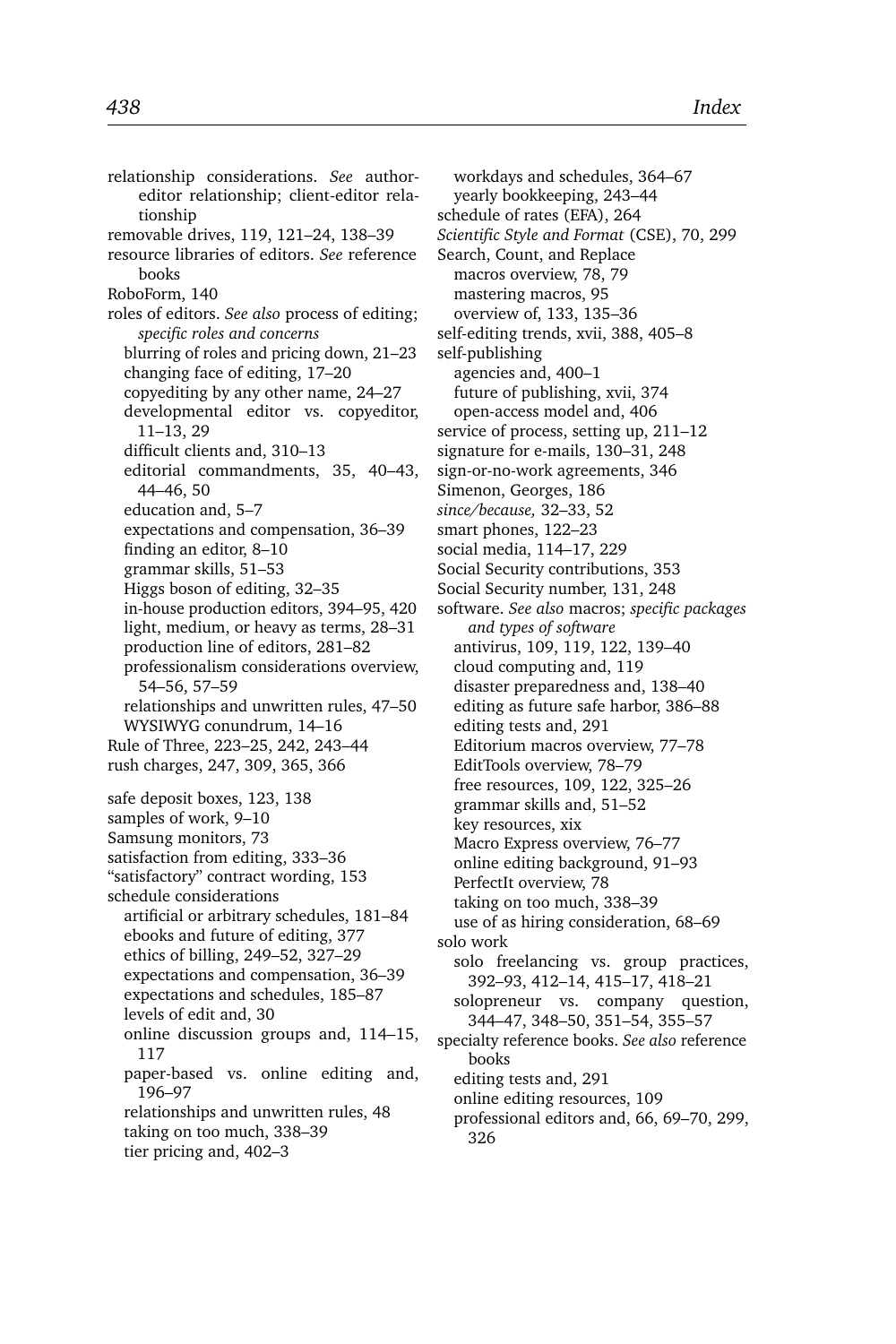spellcheck software editing as future safe harbor, 386–88 editing tests and, 291 large project logistics, 200 medical, 68, 291, 326 as not used by some, 68, 339 reliance on, 51–52 spelling skills, as missing ingredient, 51–53 stages of editing. *See* process of editing state laws, as governing contracts, 211 *Stedman's Medical Dictionary,* 66, 69, 109 *Stedman's Medical Spellchecker,* 291 Storyboard paper, 111–12 structure-oriented nature of editing, 5–7, 29 style manuals editing tests and, 290 Higgs boson of editing, 34 online discussion regarding, 115–16 professional editors and, 54–56, 57, 65, 70–71, 297–300 "professional" resources, 88–90 usage guides vs., 88 what editors forget most often, 317–20 stylesheets backup considerations, 140 editing process and, 188–91 editing tests and, 290–91 group sourcing and, 389–90 large project logistics, 199 Max Stylesheet, 158 monitor setup and, 73, 107 online stylesheets overview, 105–7 proofreading and, 25, 105, 109 taking on too much, 337–39 subject-matter expertise, changing face of editing, 17–19 Superscript Me, 166–67 swappable drives, 119, 121–24, 138–39 tax considerations company vs. solopreneur question, 345 contract purpose, 148 insurance coverage, 143 invoicing methods, 246 taxpayer-funded research, access to, 405 team concept, 198. *See also* group practices vs. solo freelancing; large projects technological advances and future of editing, 386–88. *See also specific aspects* telephone number, on invoices, 131 telephones, 122–23, 248, 342–43

templates changing face of editing, 18 mastering macros, 96 mastering Word, 98 online editing background, 91 10 Editorial Commandments creation of, 35 thou shalt treat editors as partners, 44–46, 50 thou shalt use a professional editor, 40–43 tests editing roles and outsourcing, 24–25 living in a dream world, 216–17 new clients, losing chance for, 340–42 overview of, 289–91 Thaler-Carter, Ruth E. background of book, xviii contracts, 150 job satisfaction, 333 key resources, xix LinkedIn and editors, 114–17 for more information, 423 solo freelancing vs. group practices, 415–17, 418 solopreneur vs. company question, 348–50, 351 *that/which,* 52 *there/their,* 52 thesauruses, 70 third-party vendors, 149–52. *See also* outsourcing; packagers tier pricing, 402–4 time considerations. *See* estimates; schedule considerations Timeless Time and Expense, 271 time tracking methods, 271–75 Toggle consistency and editing process, 189–91 copyediting stage, 168–69 frequency of use, 134 macros overview, 78 mastering macros, 95 tools for editors. *See also specific tools* cloud computing, 118–20 contract considerations, 148–51, 152–55 copyright interest and payment, 144–47 disaster preparedness, 137–40 domains and e-mail, 129–32 editing tests and, 290–91